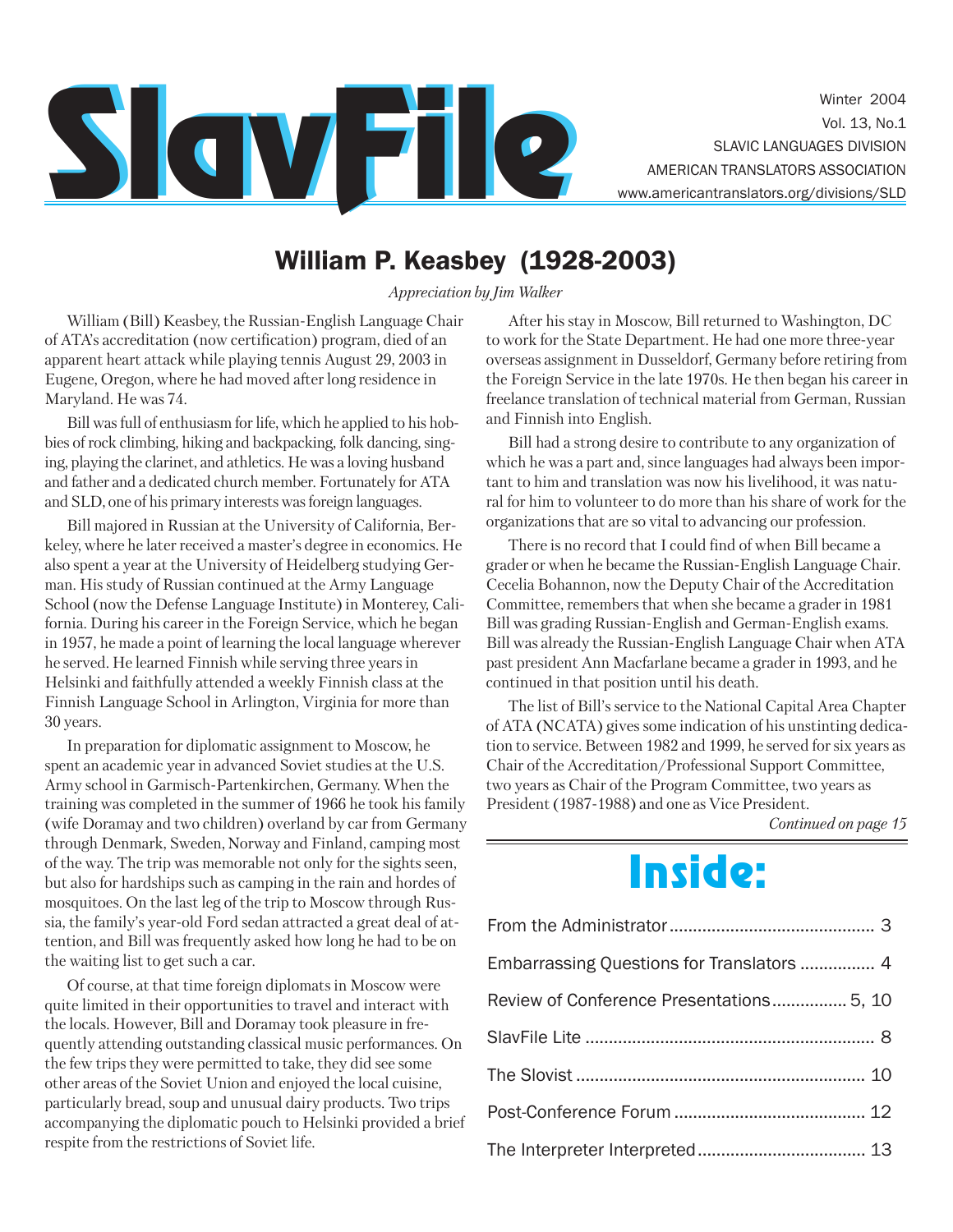#### SLAVIC LANGUAGES DIVISION

#### **Officers**

Administrator: Alex Lane 63 N. Pagosa Boulevard, Suite B-3 Pagosa Spring, CO 81147 Tel.: 832- 444-4555 Fax: 209-391-9931 words@galexi.com www.galexi.com/alex

Asst. Administrator: Nora Seligman Favorov 100 Villlage Lane, Chapel Hill, NC 27514 Tel.: 919-960-6871 Fax: 919-969-6628 norafavorov@bellsouth.net

#### Membership

\$15 addition to ATA membership fee and designation of Slavic Languages Division membership on application or renewal form provides full membership. Write to ATA, 225 Reinekers Lane Alexandria, VA 22314

SlavFile is published four times yearly. Letters to the Editor, short articles of interest, and information for the calendar are invited. Submissions become the property of SlavFile and are subject to editing. Opinions expressed are those of the authors and do not necessarily represent the views of the Editor or of the Division.

Editor: Lydia Razran Stone 1111 Westmoreland Road Alexandria, VA 22308 Tel.: 703-768-5441 Fax: 703-768-1889 lydiastone@verizon.net

#### Associate Editor: Nora Favorov

Associate Editor (Russian and Technical Material, Layout and Typesetting): Galina Raff Tel.: 704-849-8200 Fax: 704-841-2797 galina\_raff@att.net

Contributing Editor (Ukrainian): Vadim I. Khazin Tel.: 212-650-8094 Fax: 732-866-4372 vadkhazin@cs.com

Contributing Editor (Polish): Urszula Klingenberg Tel.: 651-649-0277 vaukling@msn.com

Contributing Editor (South Slavic Languages): Paula Gordon Tel. & Fax: 836-236-7591

Copy Editors: Jennifer L. Guernsey and Christina Sever

Subscription to SlavFile without other membership benefits: \$15 in USA and Canada and \$20 elsewhere. Write to Nora Favorov at above address.

*OFFERS OF WORK FROM EMPLOYERS AND CLIENTS ARE PUBLISHED FREE*



Dear Lydia,

The Summer-Fall 2003 issue of SlavFile was **1 S/a<sub>l/</sub>**<br>Dear Lydia,<br>The Summer-Fall 2003 issue of SlavFile w<br>another success, in my humble opinion. (And<br>this is definitely NOT ONLY because some of<br>stuff was published there!) SF is one of  $\frac{1}{2}$ this is definitely NOT ONLY because some of my stuff was published there!) SF is one of those very few publications, if indeed any, that I continue to read literally from cover to cover. Thank you very much for that.

I just felt like responding to some of the "issues" raised in your column, and others as well. First, here's my simple suggestion for finding a term for an inverse of linguistic false friends (in connection with your example of *пиарный*, *пиар*, etc.). Obviously, they should be referred to either as "translator's true friends" or, more humorously, "translator's false foes," if you wish… In my case, I recognized what  $\Pi$ MAP was immediately when I first came across it—and I just hated it andcontinue to hate… but what can one do against this "natural selection" process in linguistic borrowing? Absolutely nothing. What I'm trying to say is that for me as a translator it turned out to be a "true friend."

I found the dictionary section in the most recent SlavFile both attention-grabbing and extremely useful! Let me add my half-a-penny's worth, in terms of  $E > R$ dictionaries. (Of course, the choice will very much depend on a specific translator's area of specialization.) I just thought to myself, what is the dictionary that I rely on more than others and get the best "yield," in a manner of speaking? Get more hits than misses... To my surprise, I realized it was the АНГЛО-РУССКИЙ ЮРИДИ-ЧЕСКИЙ СЛОВАРЬ (С.Андрианов, А.С.Берсон, А.С.Никифоров), Русский язык, М., 1993. (I say "to my surprise," because I hardly do any legal stuff these days—it's mostly technical and engineering that I'm into now.) Yet, I must admit that this particular dictionary has always been very reliable, as dictionaries go. So you may want to add it to the list of "recommended" E->R dictionaries.

Another thing I wanted to note was the recurrent use of the misspelt "to whit" in your column. Perhaps I shouldn't be editing the editor, but since it is probably the third or fourth time that I see you use it, I thought I should point it out to you. It should be "wit" of course. It originates from the Old English "witan" (know) and is related to such words as "wise," "wisdom," and I believe even "wizard" and "witch," even though this is not what etymological dictionaries may tell you. On a wider, Indo-European scale, it is related to the Sanskrit "vedas" and even the Russian *âåäàòü (çíàòü)*, *ñâåäåíèÿ*, and also *âåäüìà* (the woman who "knows" – hence in part is my belief that the English "witch" is also related to the verb "wit"). (You see, they've been able to squeeze some stuff into our heads at the good old University of Odessa in our so-called "History of English" seminars, if it stuck to the extent that it's still there when I'm over 50! But I must admit I've always been too keen on etymology…)

I hope all is well with you and look forward to the next *SlavFile* issue!

Best regards,

Michael Ishenko

\*\*\*\*\*

Dear Lydia, Galina, and all –

Congratulations on an absolutely astonishing issue of *SlavFile* ... the very best yet and – in my opinion (as the author of more than 80 articles) – the epitome of what a good translation newsletter should be.

Keep up the great work!

Cheers, Jim Shipp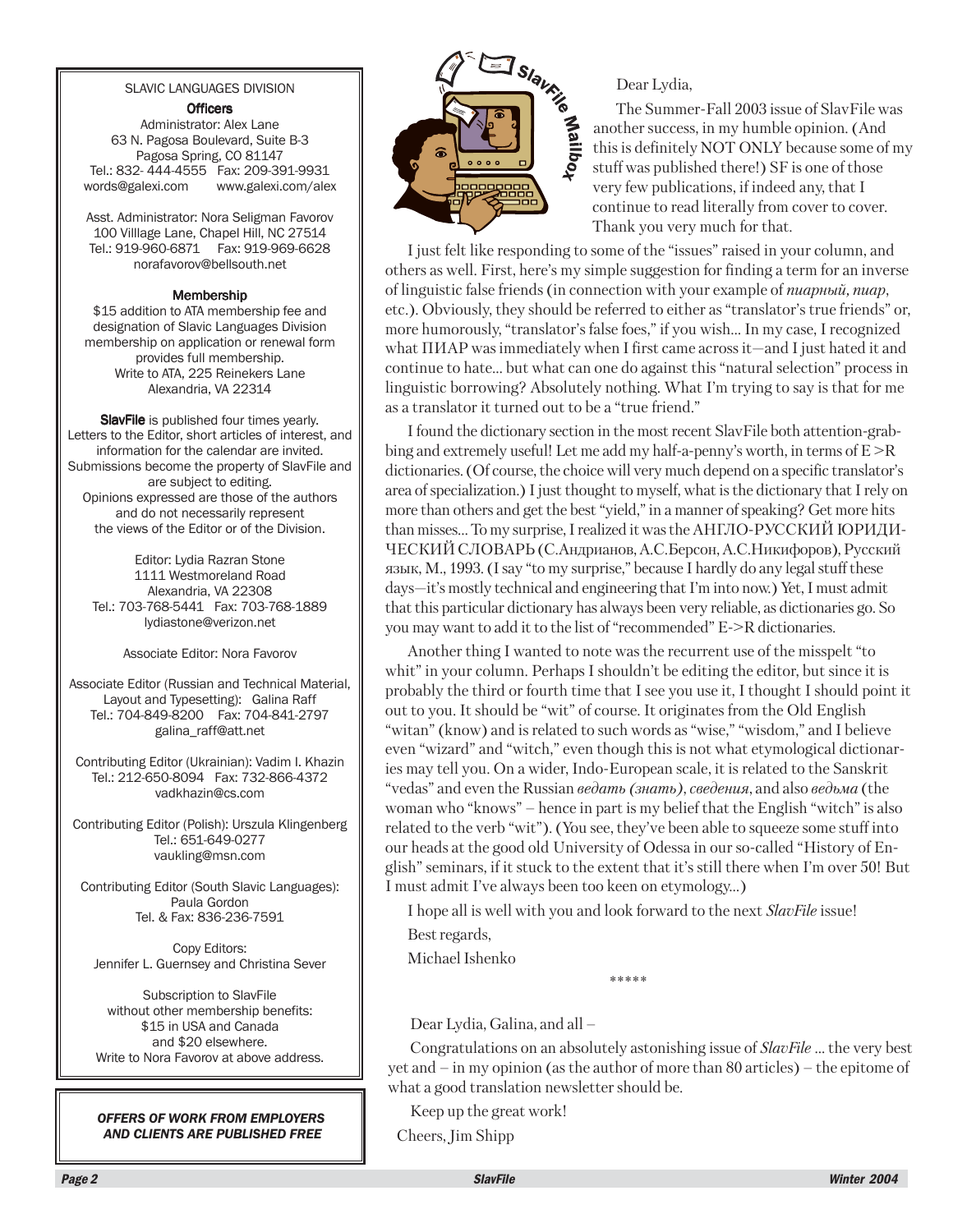# **6 Y P U M E**

#### **Ha beyepe Slavic Division of the ATA** Phoenix, Arizona, Русский детский сад 7 ноября 2003 года

Editors note: Our conference would not be complete without Vadim Khazin's Burime, which he composes "to order" at our banquet from end rhymes supplied to him by the assembled company. Here is this year's effort.

Славянская Дивизия – ну, здравствуй И в ATA по-прежнему ты царствуй. And let our new leader, Alex Lane, Never have pretext to be sad or to complain. Пускай дают работы уйму нам агентства, Зная, что в АТА имеем членство И что здесь все, даже последний старый хрен, Его активный, деятельный член. It doesn't matter whether he's a girl or boy, And if translation is a hobby or a toy; Let us survive an unintentional canard And not be scared by a gun or a petard. Хотя мы в АТА меньшевики И в переводе навсегда ученики, We have already many areas mastered And no one's ever seen us plastered. И если предстоит нам перевод, Не будем мы стоять полсуток у ворот, And our blood will never really clog, Even if we are barked at by a dog. Мы выпьем чай, его закусим мы печеньем, Включим компьютер плюс его приспособленья, А чтоб расслабиться, мы примем стопку водки, И если есть в окрестностях молодки, We will pretend we are falling madly in love, And each of us is an unassuming dove, And our dream would be to travel to Niagara, Not necessarily consuming some Viagra, И, коль получится, get the lady in кровать, И там всю ночь безропотно лежать, Assuming she is not a проститутка And you have eaten жареную утку... So let our Division – our creation – Prosper, as well as the entire Association, И призываю весь Дивизии народ: К новым свершениям, стремительно вперёд!

До скорой встречи (это значит «pronto») В славном канадском городе Торонто! Vadim Khazin

### THE (NEW) ADMINISTRATOR'S COLUMN

*Alex Lane*

#### Happy New Year to all!

As I write this, just about two months have elapsed since the Conference in Phoenix, and there are a mere 9 months until the next Conference in Toronto. It'll be here – and we'll be there – before we know it.

I came away from the Phoenix conference in a buoyant mood, due primarily to having attended a number of interesting sessions and, of course, having renewed old acquaintances. A new wrinkle in the Division's Conference program was a well-attended post-Conference forum, during which attendees shared their opinions about the proceedings at the Phoenix Conference (there were some disappointments) and made suggestions for the Toronto Conference. (see the forum write-up on page 12).

Continuing education as a requirement for continued ATA certification was the subject of many conversations at this year's conference, with some members swearing by the new requirement, and others swearing at it. All such discussions aside, the requirement has been adopted, and if I came away from the Conference with one thought on the subject, it was this: the ground rules for *satisfying* the requirements have not been etched in granite. This basically means that we in the SLD have a tremendous opportunity – and flexibility – to devise various ways to meet the requirement, gain new knowledge, and maintain professional contacts, all without breaking the bank or requiring copious investments of time.

The idea of a midyear conference has been broached, but with less than nine months left before Toronto, planning for any midyear events will have to make some quantum progress very quickly if the events themselves are to occur. For my part, I am investigating the possibility of taking a leaf from some programming conferences I've attended in the past, but it would be premature for me to say anything more right now.

I know that sounds somewhat weaselly, but it occurs to me that progress in this and other directions will not be the result of the efforts of any one individual or small group; *real* progress can only come through the active participation of the SLD membership. Do *you* have an idea for a midyear event? (Miniconference? Seminar?) Do you have any experience organizing such events? Would you like to follow up on some ideas that have already been proposed (e.g., writing online course modules)? There is plenty to do.

Let us hear from you!

*Note: Nora Favorov and Lydia Stone have new contact information; see masthead on opposite page.*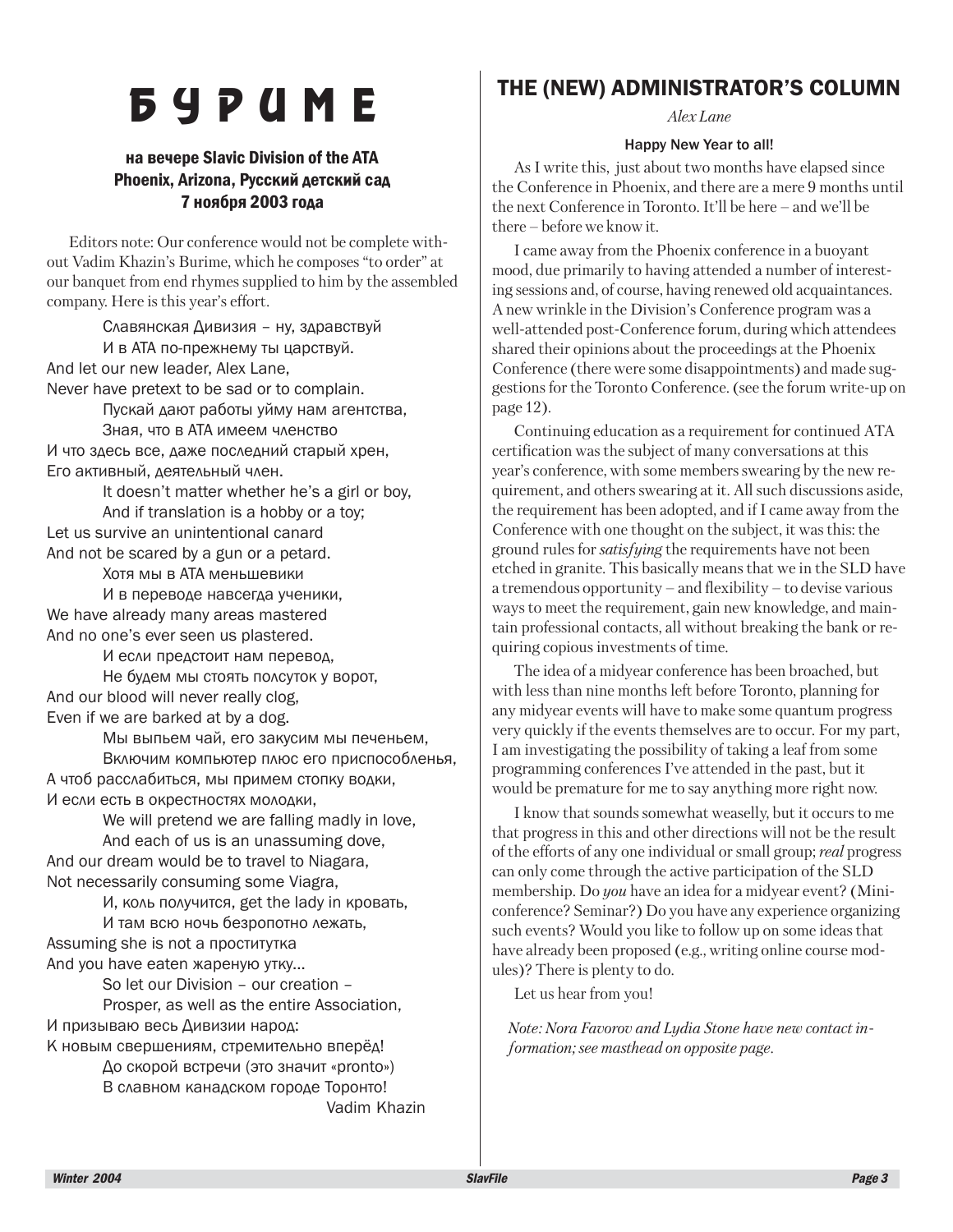## BEGINNER'S LUCK

*Liv Bliss (perennially novice translator) Lakeside, Arizona*

A former boss of mine contacted me not long ago. After years in translation management, he was recently back on the job market and was trolling for advice on becoming a freelance translator. One of the things I told him was this: "It's a hugely bipolar profession, in that the brickbats can be lavish but so can the bouquets." In other words, the ideal independent translator has an almost unattainable combination of tough mind, thick skin, tact, and sensitivity.

And it occurred to me that—amid all the invaluable counsel on dictionaries, web sites, self-marketing, and accounts receivable maybe we don't talk enough about the human side of this business. What translators\* lack, I thought, is a place among their peers to vent, a place to ask the embarrassing questions, a place to seek solace. An advice column. Yes indeed, what this world needs is one more advice column. So, without further ado...

#### **Dear Miss Nomer,**

I am a freelance translator with secret doubts about my output. Talking to others in the business, I get the impression that their output, computed weekly or even daily, is bigger than mine. Tell me the truth: does size matter?

#### *Disconcerted in Dubuque*

#### **Dear Disconcerted,**

I'd be wrong to tell you that it doesn't. We all need to put food on the table, after all, and deadlines are not usually elastic. Within reasonable limits, however, you should concentrate less on quantity and more on quality. In fact, I've sometimes found that translators with truly eye-popping output do not have fully satisfied clients, and that's what separates the sheep from the goats. If you keep hearing that your output is seriously undersized, however, it may just be that you're still a little unseasoned. In that case, everything should improve as you gain more experience. Or you could look into various output-enhancing tools (translation memory, computer-aided translation), but always remember that they're no substitute for the intelligent use of what Mother Nature gave you.

#### **Dear Miss Nomer,**

For a long time I have felt different, and I am beginning to think that I may be bilingual. My family doesn't understand, of course. They have often told me that no one needs more than one language. Can you help me?

#### *Wondering in Winnetka*

#### **Dear Wondering,**

I can try. The fact of the matter is that, while many people would be miserable without more than one language, very few can correctly call themselves bilingual. Having been raised, as you obviously were, in a monolingual environment, it's very unlikely that you are. And it's certainly better not to go around claiming to be bilingual when you're really not; it could get you into situations from which even Miss Nomer couldn't extricate

you. My advice to you is to forget about the bilingual thing and just appreciate your second language for what it is—a prize, a challenge, a key to other worlds, and a terrific way to make a living.

### *When I want your advice, I'll give it to you.*

Lyndon B. Johnson, 36th President of the United States (or possibly Molly, of the Fibber McGee and Molly radio show)

#### **Dear Miss Nomer,**

I am between a rock and a hard place. I am in a Catch-22. I am stuck at square one. Yes! I can't stop using clichés, but—even worse—clients won't take up with me because they say I don't have enough experience. But if they won't take up with me, how can I get the experience?

#### *Puzzled in Passaic*

#### **Dear Puzzled,**

Miss Nomer is staggered that someone as inexperienced as you claim to be has the linguistic wherewithal to broach such a voluminous subject in so few words. OK, then. For starters, if you haven't already read Susana Greiss' encyclopedic article in the October 2003 ATA Chronicle (with more to come in the November/December issue), stop messing around and read it. If there's anything—anything at all—left unsaid after that, we can talk again later.

#### **Dear Miss Nomer,**

I am in a long-term relationship with a client who is, to put it politely, unpredictable. I am always walking on eggshells around him, and never know when he's going to go off on me over something that I didn't do. He has never actually broken it off (although he has threatened), and he is certainly a good and reliable provider. But do you think I should break up with him?

#### *Bruised in Buffalo*

#### **Dear Bruised,**

Well, it all depends. You didn't get into such an intense relationship without some kind of written agreement—did you? Very well, then, assuming that you are in a properly documented commitment, take a close look at the small print. If the agreement is easily voidable and you are prepared to face the loss of income and the possible wear and tear on your reputation, go right ahead. It doesn't sound as though he's going to let go of you easily, though, and you probably don't want to end up battling it out in court. I would consider holding on until the term of the agreement is up or its purpose has been achieved. Then you should be able to walk away as friends. Meanwhile, look on the bright side: this experience is teaching you tolerance, forbearance, and when to leave some things unsaid. That will stand you in good stead for the less fraught relationships in your future.

<sup>\*</sup>And what about interpreters? I hear you cry. Good question. Let the interpreters among you step forth and, trust me, they will be heard.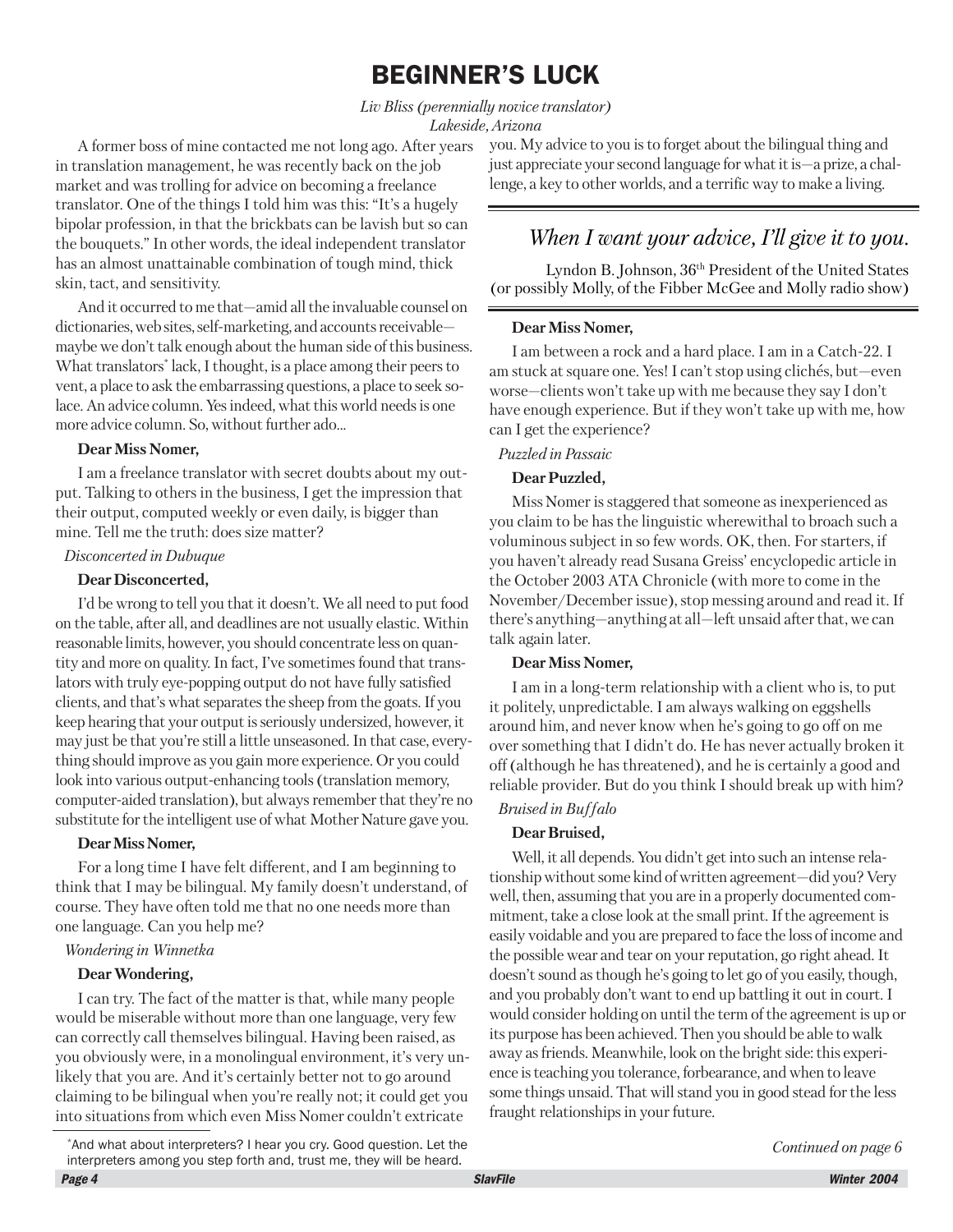## The Case for Being a Lazy Bum and Scavenger

#### Konstantin Lakshin's ATA-Phoenix Presentation: No Translation Needed!

#### *Reviewed by Nora Seligman Favorov*

Of course he wasn't criticizing me, personally (he doesn't, or at least didn't, even know me), but I still felt the sting of reproach when, early on in his presentation, Kostya Lakshin drew his audience's attention to the tendency of some translators to take on the role of creative writer, moved to interpret and improve the text they have been given to translate. Soon I was comforted, however. I did not fit onto the wrong side of the distinction he was making: the translator as creative writer (bad) vs. the translator as lazy bum and scavenger (good). Translators who see themselves as creative writers feel it is not enough to translate; they are compelled to fully express themselves and their deep understanding of the text at hand. They set out to *enhance* the original text. Lazy bum translators think, "I have enough trouble expressing myself.

Good that I don't have to do this in translation," and are ready to make use of existing, generallyrecognized terminology. I can proudly proclaim that I'm as lazy as they come and enjoy nothing more than beachcombing cyber shores for existing terminology, or better yet, reaching for treasures already stashed away in my trove of dictionaries and reference books.

invented during a previous influx of foreignisms into the Russian language (the eastern Slavs have been trading with Germans since at least the  $13<sup>th</sup>$  century, so прейскурант—which according to my *Ñëîâàðü ðóññêîãî ÿçûêà* comes from the German *preiskurant* probably really is a pretty старое русское слово). Is it really necessary to come up with a new set of terminology for every period of foreign influence? No, our presenter declares. Not only is it not necessary—at times it is downright foolish, misleading and even dangerous.

The audience were presented with a table of Russian terms that had recently entered the language (and thrived) and asked to ponder into which of the following categories each of these neologisms fell: *Continued on page 6*

| and are ready to make use of existing, generally-    | <b>General and Business Terminology</b>            |                                    |
|------------------------------------------------------|----------------------------------------------------|------------------------------------|
| recognized terminology. I can proudly proclaim       | Neologism                                          | <b>Existing Terminology</b>        |
| that I'm as lazy as they come and enjoy nothing      | аксессуары                                         | принадлежности                     |
|                                                      | прайс-лист                                         | прейскурант                        |
| more than beachcombing cyber shores for existing     | офисная техника                                    | оргтехника                         |
| terminology, or better yet, reaching for treasures   | кондиционер для волос                              | бальзам для (ополаскивания) волос  |
| already stashed away in my trove of dictionaries     | слот                                               | разъем (установочное место)        |
| and reference books.                                 | пеко                                               | байховый                           |
| Our presenter drew inspiration for his talk          | оригинальная упаковка                              | заводская упаковка                 |
| from the father of modern physics, Isaac Newton,     | саммит                                             | встреча на высшем уровне           |
|                                                      | маскара                                            | тушь для ресниц                    |
| whose assertion "Hypotheses non fingo" is usually    | <b>СПОНЖИК</b>                                     | губка                              |
| translated in Russian as «Гипотез не измышляю»       | планнинг, органайзер                               | ежедневник                         |
| and into English as "I do not invent hypotheses."    | объем прически                                     | ПЫШНОСТЬ                           |
| Newton's refusal to make inferences or assump-       | деликатная стирка                                  | бережная стирка                    |
| tions that could not be corroborated through ob-     | объемные ресницы                                   | пышные ресницы                     |
| servation of the physical world can, in Mr.          | консенсус                                          | согласие                           |
| Lakshin's opinion, provide a model for the serious   | одежда прет-а-порте                                | готовая одежда                     |
|                                                      | дедлайн                                            | срок                               |
| translator. «Переводов не измышляю!»—this            | пресс-релиз                                        | заявление для прессы               |
| should be our watchword. Don't guess at the in-      | презентация                                        | доклад, открытие                   |
| tention of the author of your source text, even if a | бизнес                                             | хозяйственная деятельность,        |
| bit of interpretation might improve the readability  | супервайзер                                        | предпринимательство, предприятие   |
| of your final product.                               | менеджер                                           | руководитель<br>руководитель       |
| The specific phenomenon that our presenter           | номинация                                          | разряд, категория, раздел          |
|                                                      | брокер                                             | маклер                             |
| was drawing our attention to was the tendency of     | интервью                                           | собеседование                      |
| some of his fellow native Russian translators to     | промоушн                                           | раскрутка (NEW)                    |
| create neologisms structured after the English ter-  | ньюсмэйкер                                         | знаменитость                       |
| minology of the source text to express things and    | клиент                                             | заинтересованные лица              |
| ideas for which perfectly good Russian words al-     | консервативно                                      | осторожное, для неблагоприятных    |
| ready exist. Instead of pausing to wonder whether    |                                                    | условий, заниженный, с запасом     |
| the phenomenon of a "price list" might have aided    | проверка данных                                    | экспертиза                         |
| Russian commerce for centuries, many have felt       | дю дилиженс                                        |                                    |
|                                                      | разумный                                           | обоснованный                       |
| compelled to treat this term as representing some-   |                                                    | целесообразный                     |
| thing uniquely Western (thus spawning the now        | тайм-менеджмент                                    | рациональное использование времени |
| widely used прайс-лист) and impossible to ex-        | мерчендайзинг                                      | искусство сбыта                    |
| press with a старое русское слово such as            | управление по человеческим                         | отдел кадров, управление кадров    |
| прейскурант. Well, okay, our presenter would be      | ресурсам                                           |                                    |
| the first to admit that in many cases our exces-     | конфиденциальная информация о                      | информация, составляющая врачебную |
| sively creative and insufficiently lazy colleagues   | пациенте, конфиденциальная                         | тайну                              |
| were reinventing a wheel that had already been re-   | медицинская информация<br>профессиональный инженер | инженер высшей категории           |
|                                                      |                                                    |                                    |
| Winter 2004                                          | <b>SlavFile</b>                                    | Page 5                             |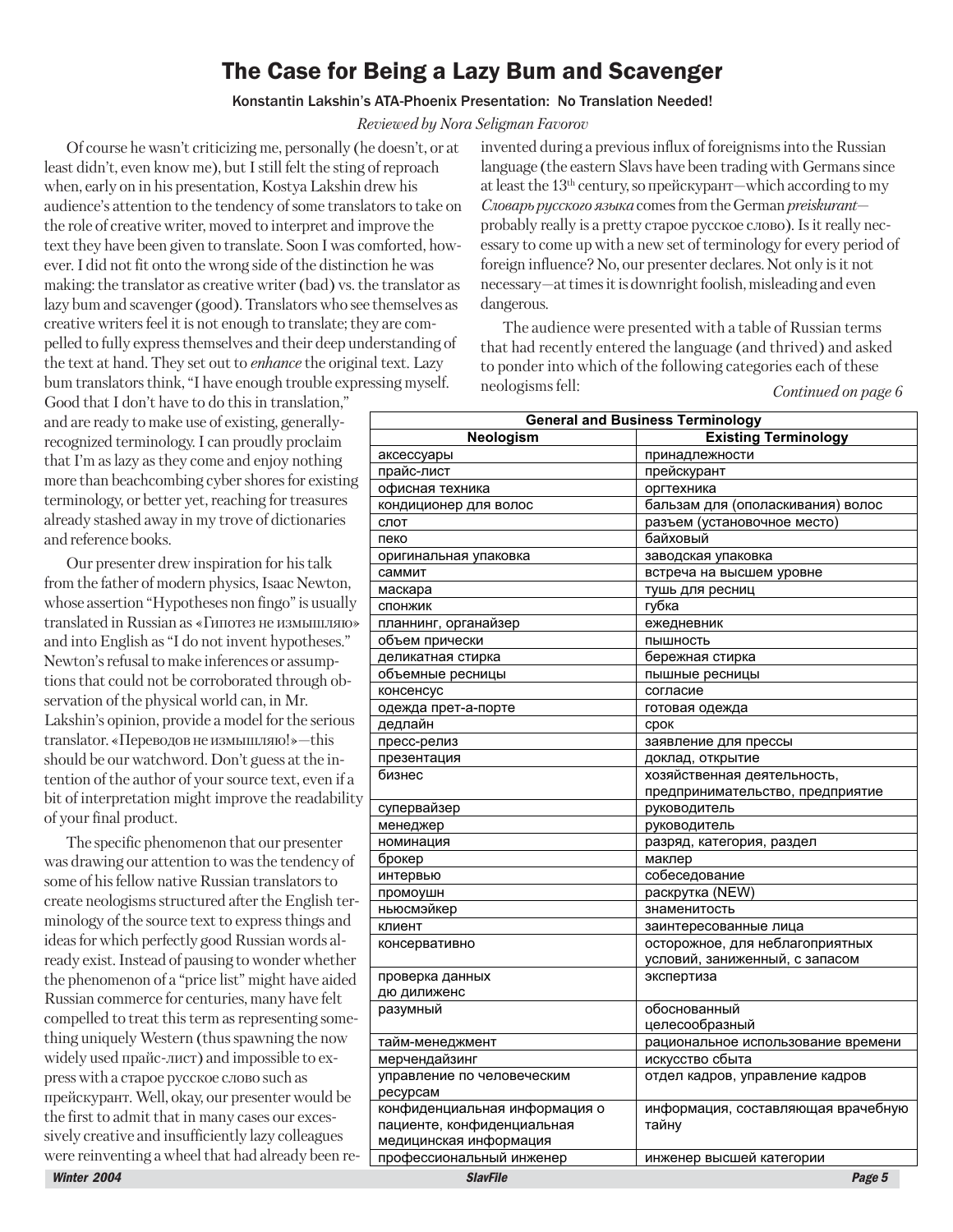- a) Needed—there is no substitute Russian word for the concept behind it;
- b) Helpful—it helps to make a relevant and important distinction between similar things or concepts (космонавт-астронавт, for instance);
- c) Optional—does not add anything except for a certain fashionableness or ease of use;
- d) Hazardous—the neologism misleads the reader.

He then showed us the same list, now with the corresponding traditional (for lack of a better word) equivalent (see table). I expect that our speaker was preaching to the choir and generally found his audience to be in agreement with his translations, but

you could sense the heat of many neurons firing as the audience pondered it, as well as a few signs of sympathetic recognition, not to mention a few guilty cringes and few baffled looks (is байховый really the equivalent of Pekoe?). Had we had the time, I think we could have paused at this point and spent several hours just discussing this list, despite the fact that there was general agreement over it.

I found one MOMEHT (now here's a usage of an Latinate word I think we should steal back from the Russians) particularly interesting. The term  $\pi$ <sup>nonov</sup> unit (which seems to comprise) events, contests, displays, distribution of free, in-store samples, etc., for the purpose of drawing consumer attention to some product), while still in wide usage in the world of Russian business, is now competing with a Slavic-based neologism: раскрутка. These two terms seem to have slightly different usages: the first 10 hits on Yandex for раскрутка all involve website promotion, while most hits for промоушн are links to companies that promote merchandise. Furthermore, my 1998 *Òîëêîâûé ñëîâàðü ðóññêîãî ÿçûêà êîíöà XX â.* indicates that the term раскрутка is usually applied within the framework of show business (promotion of an album, a singer, etc.). The usage of each term seems to be evolving and they may both eventually carve out a permanent niche for themselves in the language, but

| <b>Technical Terminology</b> |                                     |  |
|------------------------------|-------------------------------------|--|
| Neologism                    | <b>Existing Terminology</b>         |  |
| спецификация                 | технические условия, технические    |  |
| специфицировать              | характеристики, технические данные, |  |
|                              | нормирование                        |  |
| номер изделия                | артикул                             |  |
| схема технологического       | схема структурная                   |  |
| процесса                     | схема функциональная                |  |
| технологическая схема        |                                     |  |
| схема обвязки и КИП          | схема функциональная                |  |
|                              | схема принципиальная (полная)       |  |
| спецификация процедуры       | технологическая карта               |  |
| сварки                       | технология сварки                   |  |
| описание                     | наименование                        |  |
| предупреждение               | внимание, опасно для жизни          |  |
| фанкойл                      | ДОВОДЧИК                            |  |
| кривые эксплуатационных      | расходно-напорные характеристики    |  |
| характеристик насоса         | насоса                              |  |

it is refreshing to see the emergence of a native son (or daughter in the case of this feminine noun) to take on the foreign interloper.

Whether or not we (professional translators) bear the responsibility for absurdities our presenter points out, such as  $H$ <sup>*i*</sup> при каких обстоятельствах не (as a translation of "under no circumstances" when строго воспрещается expresses this thought по-русски), doors labeled тянуть-толкать (when к себе and от себя have served so well) ог хранить вдали от äåòåé when generations of Russian parents have known exactly what to do when told áåðå÷ü îò äåòåé, it is certainly the *process* of translation that has gone astray. I'm not sure that I can agree that the first Russian to coin the terms cynepsañaep or слот was actually insufficiently lazy—seems to me that's a pretty slothful approach to translation—but I and the rest of the audience was certainly grateful to Konstantin Lakshin for bringing this issue into sharper focus. I don't think we're done with this subject and am hoping for a No Translation Needed Part II in Toronto.

Nora Favorov is assistant administrator of the Slavic Languages Division and a freelance translator living in Chapel Hill, NC and specializing in the areas of literature, public health and the humanities. Her contact information can be found in the masthead.

|                  | <b>BEGINNER'S LUCK</b> Continued from page 4 |
|------------------|----------------------------------------------|
| Dear Miss Nomer, |                                              |

I think I'm addicted to www.multitran.ru. At first I was using it only a few times a week, but now I run it constantly, and I feel as though I can't live without it. The new perspectives it has given me on old familiar words are simply intoxicating. And when it goes down, as it so often does, I find myself just sitting there, staring blankly at my screen. Am I beyond help?

*At Risk in Atascadero*

#### **Dear At Risk,**

You may be, but it might comfort you to know that you're certainly not alone. Multitran, as long-time users know, needs to be handled with great care. Never lose touch with your instincts, for they will tell you when Multitran is simply leading you up the garden path, which can happen often. As to the downtimes, which

I agree can be painful in the extreme, I can think of two options. One is to acquire your own standalone copy, as our then-Assistant Administrator (now Administrator, all hail!), Alex Lane, discussed in the previous issue of *SlavFile*. Don't blame me, however, if that only deepens your dependency. The other is to use www.lingvo.ru to fill that aching void on your screen. But be wary. Lingvo addiction is a whole subject on its own.

#### **Dear Miss Nomer,**

I suffer from a fear of certification. What can I do?

*Intimidated in Indianapolis*

#### **Dear Intimidated,**

It's here, my dear. Get used to it.

If you have any questions more serious or far sillier questions—for Miss Nomer, please send them to me and I'll make sure she gets them. You can reach me at bliss@wmonline.com.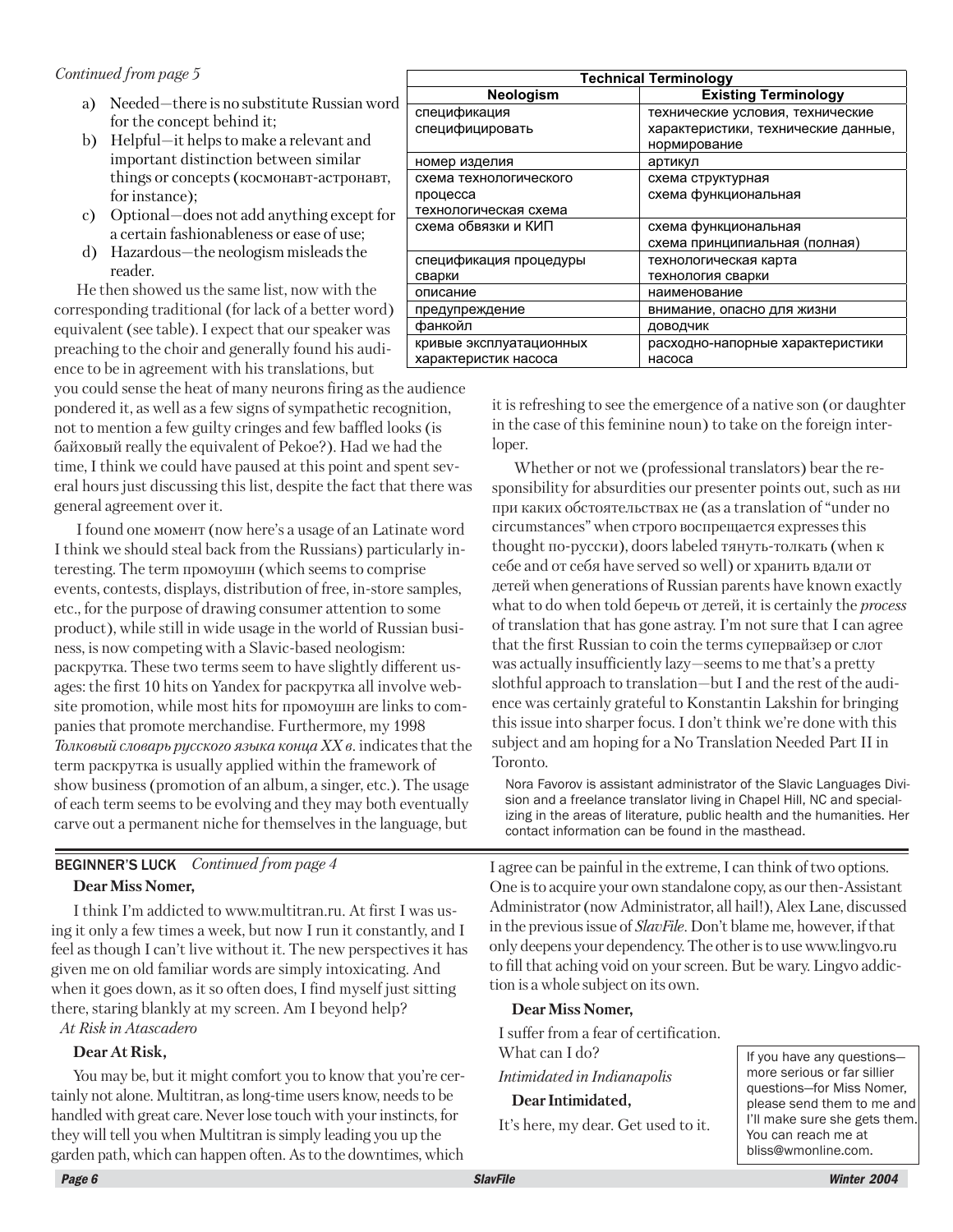## ATA-SSLI Update

*Paula Gordon, Editor for South Slavic Languages*

I am pleased to report on the annual conference activities of the Initiative to Establish New South Slavic Language (SSL) Pairs for ATA Certification.

Six initiative members attended the conference and there were two SSL presentations. Attendance at the presentations was sparse (not unexpectedly), but engaged (not unexpectedly!). We met a number of colleagues working in SSL pairs and added a few names to our mailing list.

We organized a South Slavic Languages "Sajam knjiga" (book fair), a rather spur-of-the-moment event, at which we perused some essential reference books (some of which were needed for the Croatian grader training sessions, and some of which members brought specifically for purposes of "show and tell") and shared information about language resources for Bosnian, Croatian and Serbian. We had a nice time – thumbing through dictionaries and enjoying wine and cheese. Imagine sitting in the library with a glass (ahem, bottle!) of wine and good friends… We have compiled a bibliography of some of our favorite and most useful books, and we welcome additions to this list, which I will send by E-mail to anyone wishing to receive it (contact dbaPlanB@aol.com).

Members of the Croatian Language Workgroup (Co-chairs Marijan Bošković and David Stephenson, and 3 graders) attended grader training workshops at the conference. ATA guidelines for establishing new language pairs state that at least one grader must attend training before a new pair can be approved, so the Croatian Language Workgroup (CLW) is in good shape in that regard. Terry Hanlen, ATA Certification Program Manager, and Lilian Novas van Vranken and Celia Bohannon, Certification Committee Chair and Deputy Chair, respectively, were extremely supportive, and included the CLW in all scheduled grader activities. The CLW also received many offers of practical assistance from other language workgroup chairs and graders regarding passage selection and grading guidelines. The Croatian Language Workgroup is well on the way to establishing Croatian into English and English into Croatian certification programs. Our proposed timeframe envisions our first Croatian exam sittings occurring at next year's conference in Toronto.

The Serbian and Bosnian Language workgroups have yet to be formed. What is needed are people with appropriate credentials to step forward and volunteer as Language Chairs for these languages. As of 7 January, we have signed up the required 50 candidates for Serbian > English, and need only 3 more for English > Serbian; we have 46 documented candidates for Bosnian > English and 36 for English > Bosnian. Questionnaires are still coming in, so the fact that we do not \*yet\* have the required 50 candidates for some pairs should not discourage potential Language Chairs from stepping forward.

Finally, I am pleased to report that our initiative is getting a great deal of attention within ATA – we are the first in a while to succeed in getting the required number of potential candidates for a new language combination, and three other language groups have asked us for advice (Nordic, Chinese and Middle Eastern Languages).

Wish us success!

Hold the presses!

Newsworthy last-minute addition: We have just (21 January) met our 50-candidate goal for two more pairs – English > Serbian and Bosnian > English. Thanks are due to committee member Inela Selimović, who recently stepped forward to organize the Bosnian Language Workgroup and who has been promoting the initiative among her contacts and colleagues. The latest flurry of activity brings our total response to 95 potential certification candidates, compelling proof of interest in establishing certification for these languages.

Paula Gordon may be reached at dbaPlanB@aol.com

#### Have you been published?

We would like to compile a list of all our members' publications to be included on the SLD website. Whatever the genre or subject matter, we'd like to hear what our members have in print. Please send author, title, publisher and date of publication to norafavorov@bellsouth.net. In the area of literary works, please inform us of any translations you have completed, whether or not they have been published.

#### Coming Soon: The SLD Membership Survey

SLD members will soon be receiving an online survey. The survey is designed to teach us something about ourselves as a group (profile our membership in terms of education, national origin and specialization, determine how we Slavic translators are doing professionally, how we hunt down terminology, where our work comes from, etc.). We hope you will take the time to complete it. The results will be shared with the entire membership through the *SlavFile* and should be interesting for us all. If you have not received a survey by the end of March, please contact Nora Favorov at norafavorov@bellsouth.net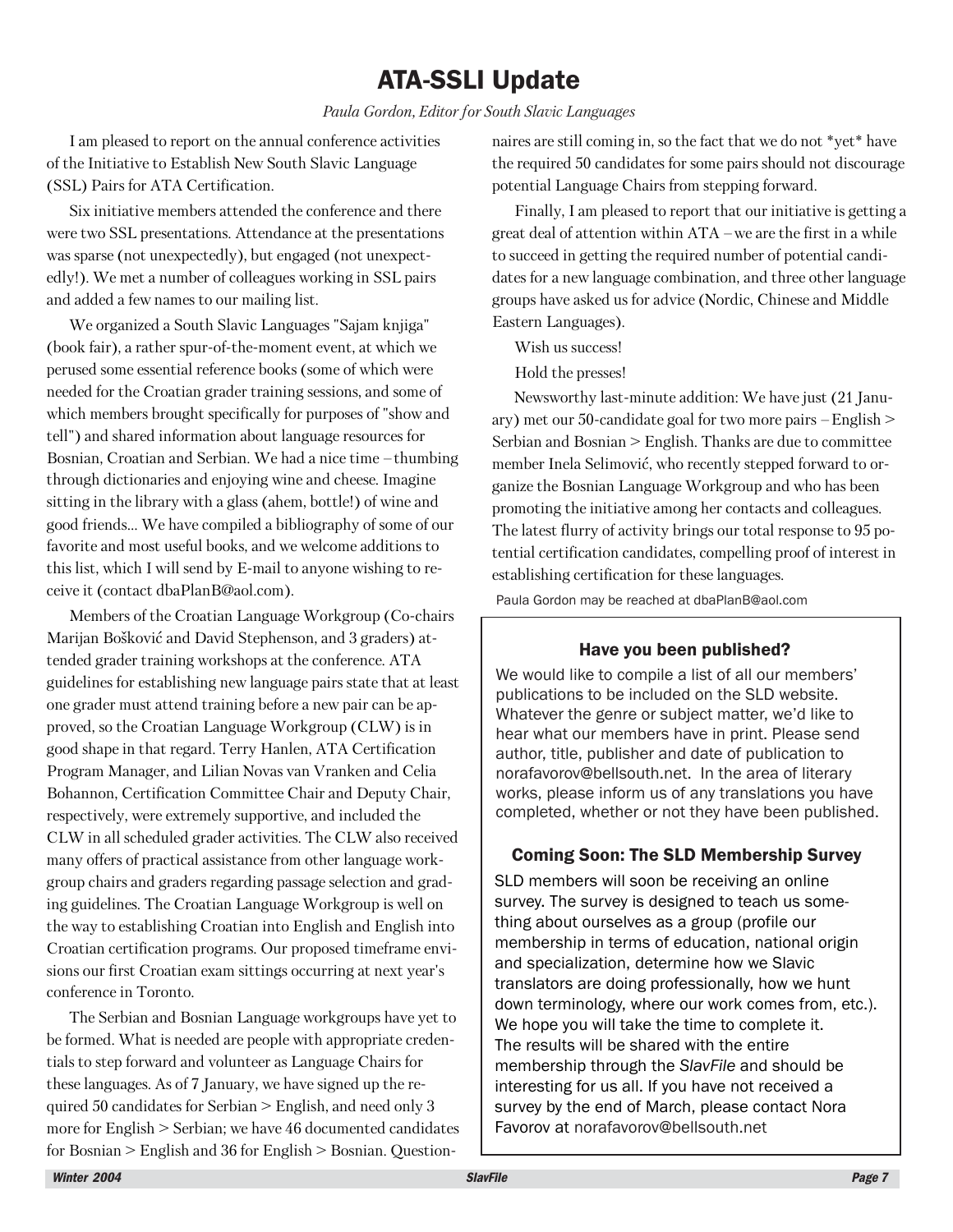## SLAVFILE LITE: NOT BY WORD COUNT ALONE

#### *Lydia Razran Stone*

The other day, Lena, a Russian former ESL student of mine, dropped by to solicit my help in translating her Maryland marriage certificate into Russian—one more component of the endless paperwork she is having to complete in order to keep her 21-year-old physically handicapped daughter in this country for the treatment she needs. This translation went smoothly until we got to the blank where Maryland demanded to know Lena's relationship to her then-future husband. Somewhat taken aback, I quickly figured out that Maryland, usually such a progressive state, must be concerned about preventing marriages between close blood relatives. When I voiced this conjecture to Lena, she said, "Oh, that is what that question means." Evidently the official who helped her to fill in these blanks several years ago had asked her to define this relationship, and Lena, lowering her eyes in embarrassment, had stammered out, "Well, we're getting married, we're in love."

This time, when Lena came, she brought me a gift certificate to the supermarket where she knows I shop. Previously, after a series of translations for which I refused to take any money, she sent me a gift certificate for a massage at the local day spa. Also this year, someone whom I had helped out linguistically on a daylong, but pleasurable, task presented me with a Coach scarf, easily the most elegant piece of clothing I have ever owned. This has got to stop: in my attempts to help out people toward whom I feel warmly and from whom I would be uncomfortable accepting money, I am causing them not only expense, but considerable extra gift selection effort. From now on, unless someone is truly destitute, instead of saying that I would not dream of taking any money, I will name the lowest non-ludicrous figure I think I can get away with, thus forestalling considerably more expensive thank-you gifts.

At the ATA conference this past November, in conversation with a Russian-born accredited translator and certified interpreter, I described some of the tricks I use to get my foreign students to better approximate English vowel sounds. Despite the fact that her speech is much more intelligible than that of even my advanced students, she seemed pleased to hear about these techniques and claimed they were useful. I have thus decided to share them with other readers. 1) The best way for non-native English speakers of a variety of flavors to pronounce short *i*, as in *little* or *pill*, is to pronounce the word as if there is no vowel at all, only consonants. 2) The best way to learn to pronounce English short *a* like a North American is to hold your nose and intone repeatedly, "Will that be c**a**sh or charge?" 3) Finally, you can get yourself to generate the short *u* sound in, for example, *up* or *but* by hitting yourself with discernible but not excessive force in the stomach, preferably after a good meal.

For almost three years, my husband and I have been serving as the surrogate U.S. parents of a young woman from Peru who came to this country to learn English and make her way in the world. Like a number of the foreign students who have stayed with us over the years, Nancy is a cultural sponge and rapidly

assimilated from us not only United States customs, but our own idiosyncratic traditions and those acquired as a result of my Russian heritage. If we do not remember to sit down for a minute before trips, even relatively short ones, she is sure to remind us, afraid that otherwise bad luck might befall us. After she returned from a visit home to a small Quechua (Inca) Indian city in the Andes where her family is relatively prominent, I confirmed what I had suspected: Nancy had introduced this custom when saying goodbye to her numerous relations, friends and other connections. If it survives, how will a future anthropologist explain the existence of Russian custom in the middle of the Andes? I suppose there must be some category for "crosscultural contamination," although "contamination" seems terribly harsh for this sort of borrowing.

Since all the cooking in her family was done by servants (as someone at the ATA conference put it, in South America even the servants have servants), Nancy acquired most of her beyond-basic cooking skills from me. My own cooking repertoire is approximately one quarter nouveau Russian, one quarter pan-Hispanic, one quarter Colorado hippy and one quarter everything else. Nancy happily adapted and soaked up skills; even the best restaurants couldn't have had such a willing and companionable *sous chef*. About a year ago she married, and now her Salvadoran husband requests and receives mushrooms with dill and sour cream alongside his *pupusas*. Thus do cultures swirl together and meld like marble cake batter.

Every once in a while, my linguistic preoccupations pay off in unexpected ways. This afternoon I got an email purportedly from Paypal (a system for making online payments that are deducted from your credit card or checking account). The message told me that my account was about to expire and that, to prevent this, I had to enter my personal data in an appended file. Trusting by nature, I probably would have docilely done this, if I hadn't noted that the message, which started out, "We regret to inform you that your account is about to be expired in next five business days. To avoid suspension of your account you have to reactivate it by providing us with your personal information," contained a number of what we Russian-to-English certification graders would classify as 1- and 2-point errors. My attention thus attracted, I began to feel suspicious and quickly ascertained that this was indeed not only a scam but a virus that would spread among members of my address list. Chalk one up for grammar freaks!

I use Paypal to pay for things I buy on eBay, some of which are Russian books. Occasionally I send messages to sellers of such who have made errors in their listing serious enough to interfere with sales, e.g., the seller of Russian Books of "Tiles" as opposed to "Tales." Recently, I tactfully wrote to a seller in the Russian book category that he might have more success if he stopped listing a particular book as having been authored by Aleksey Thick, but instead used the writer's actual Russian last name—Tolstoy. He graciously thanked me, saying he was glad to learn that his book had been written by the famous Leo Tolstoy(!).<br>SlavFile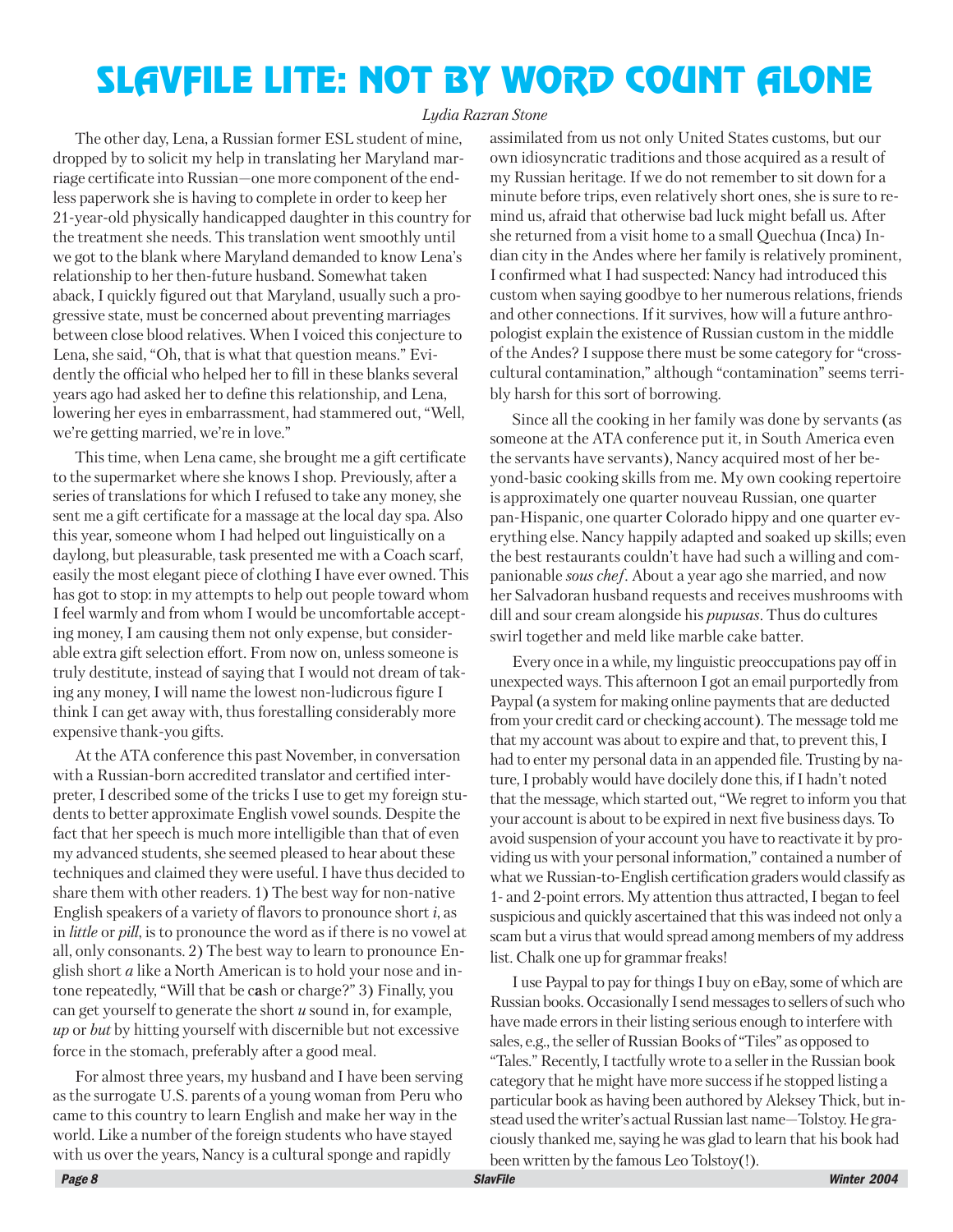Some excerpts from a September 2 article in the *Washington Post* on a jury trial in Moscow.

"The first time the jurors came back with their verdict, the judge told them they hadn't done it right. They forgot to rule on one of the charges and made a mess of trying to alter the language of one of the others. So he sent them out to try again.

"A few minutes later, the jurors came back. The judge looked at their decision, shook his head and pronounced it incomplete again. He sent them back a second time. And then a third. And a fourth. And a fifth.

"The rueful jury foreman shrugged his apologies. 'It's the first time,' he called out. 'The first pancake is always messed up.'

"Yet change does not come easily. Even the [defense] attorneys were absorbing alien concepts. Conviction requires a simple majority of jurors here. Told during a break that U.S. juries must rule unanimously, the defense attorney…seemed astonished and translated that into the Russian context. 'Then,' he exclaimed, 'you only have to buy one.'"

Vladimir Klishko and Elana Pick kindly wrote to tell me that the reason I could not find Luis in any dictionary as referring to syphilis was that it had been spelled wrong in the documents I had been translating—the correct spelling is Lues and indeed is readily found in the appropriate dictionaries. Vladimir, in addition to Misha Ishenko, also informed me that I had misspelled the phrase to *wit.* This was not a typo; I believe I have been blithely misspelling the word all my life and am very grateful to have been set straight. Happily, with the two new copyeditors we have recruited, such errors should become more of a rarity in *SlavFile*.

I came across the following early Lermontov poem in a 1930 article by the famed psychologist Vygotsky on creativity that I was translating for a psychology journal. I could not resist the challenge of putting it into verse, especially since the poetic technique of enjambment has always fascinated me. The English version you see here owes a great deal (perhaps as much as half) to Tim Sergay, whom I frequently enlist to help me polish my poetic translations. I am sure that it is considered a truism that collaborative poetry is not possible, but evidently this does not apply to translations, which are already a collaboration between the original author and the translator.

Холодной буквой трудно объяснить Боренье дум. Нет звуков у людей Довольно сильных, чтоб изобразить Желание блаженства. Пыл страстей Возвышенных я чувствую, но слов Не нахожу, и в этот миг готов Пожертвовать собой, чтоб как-нибудь Хоть тень их перелить в другую грудь.

I seek in vain cold letters to reveal My battling thoughts. No sounds yet made by man Can compass all the yearning that I feel For bliss. And though I try, I never can Convey the lofty flame with which I burn In words. I'd sacrifice my life to learn How some mere shade of these might be expressed So they could lodge within another's breast.

## Translator Profile

### Introducing Our New Copy Editor

*Editor's note: If you have found fewer distracting typos and inaccuracies in this issue of* SlavFile*, you have our terrific new copy editor, Jennifer Guernsey, to thank. We asked Jennifer to introduce herself.*

My name is Jennifer Guernsey and I am the newly minted copy editor for the *SlavFile*. I have been a freelance Russian>English translator for over 15 years, but until recently translating has taken a back seat to my various other careers. In my first career I worked as a word processor and technical editor; in my second, as a tour escort for groups of Americans traveling the USSR; in my third, as a State Department contractor managing the processing of Soviet refugees; and in my fourth, as a research assistant, technical writer, and right-hand man for an ex-Soviet biological weapons specialist. So if there's something you need to know about punctuation, travel, refugees, or anthrax, I may be able to help!

I began translating professionally shortly after I received a B.A. in Russian from the University of Michigan. The pre-medical coursework I had completed would, it turns out, come in quite handy in my translation career. My first translation work, performed for a (deservedly) paltry sum, involved translating lengthy scientific monographs handwritten by recent Soviet émigrés. Fortunately, I could call on the authors themselves for assistance. "I'm sorry, sir, I'm having trouble reading this paragraph." "Yes, my apologies, that was the part I wrote while I was lying in bed." I then translated patents for a Patent and Trademark Office contractor. When that company's contract was not renewed, my translation work mostly dried up, but as a new mother working part-time I had plenty else to do, so I let my translation career languish for a couple of years. I decided about a year ago to forgo my biological defense job to concentrate anew on translating. My work covers a variety of scientific and medical topics, but weapons of mass destruction still loom large in my professional life my major clients are in the nuclear and chemical weapons fields. In conjunction with my latest career change, I've upgraded my ATA/SLD status from "quiet lurker" to "actively involved."

Jen can be reached at jenguernsey@att.net.

Happy New Year, everyone!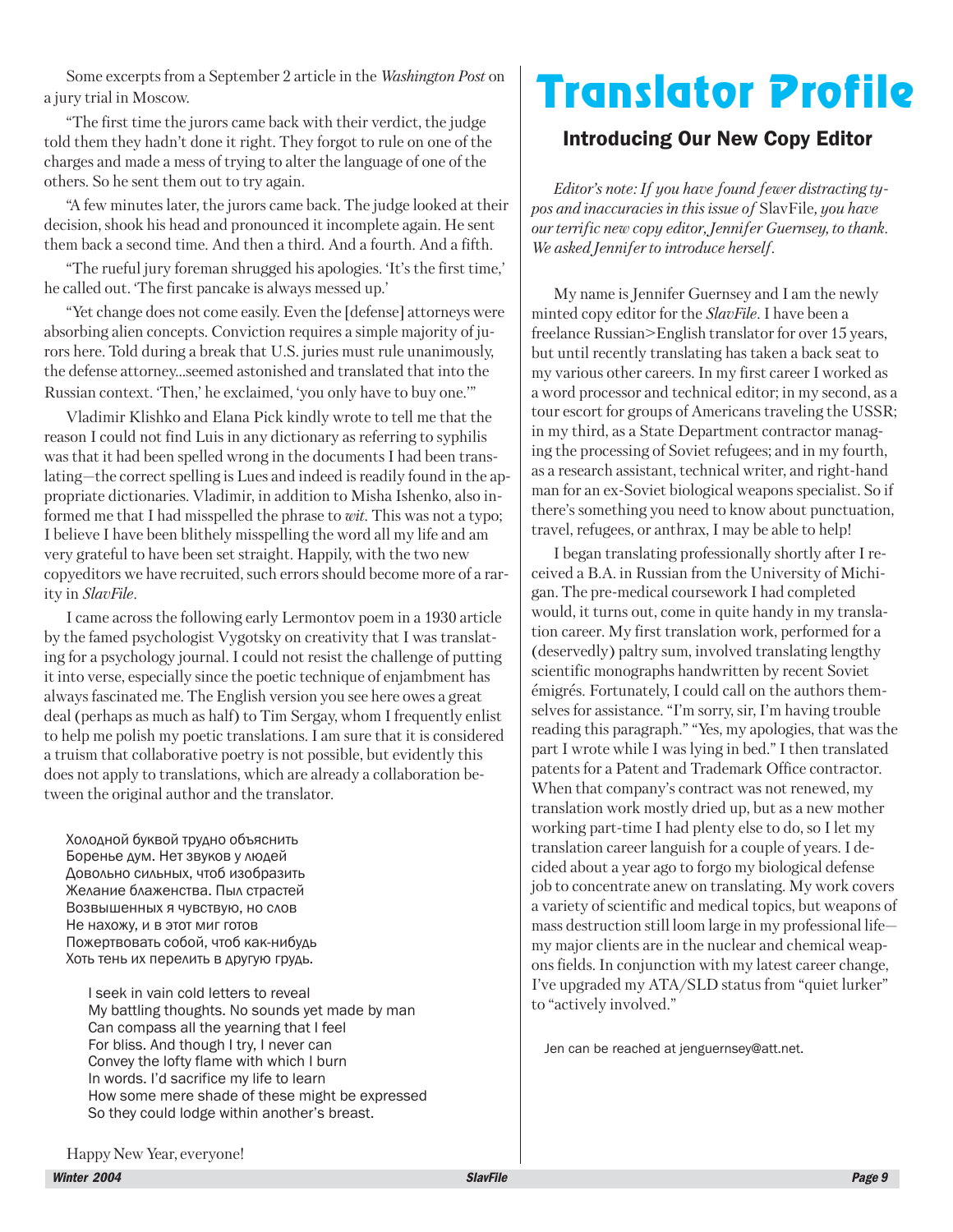## The Slovist

#### *Raphy Alden*

I no longer have the pleasure of going out on interpretation assignments, so for this issue of *SlavFile* I have used my old notes.

I don't know how you would translate/interpret the examples below. I can only write about how I did it. Here we go:

 It was one of those speeches made by a manager who had power and quite a bit of influence within the company, and offering biting criticism was his favorite pastime.

За последние несколько недель компания наняла несколько *óðîäîâ*… Turning to me, he said, "I hope you understand what I mean by *ypod* here." You can hope all you want, I thought, but I am the one who needs to either find the right word if it is stored somewhere in my memory, or make one up, or even use descriptive interpretation (I call it making a detour). In any case, all I could come up with was: *The company has hired some freaks lately.*

В компании появился новый слесарь-сантехник, вообще неизвестно кто и откуда.

*A new plumber that came from nowhere and whom nobody had known before has been hired.*

Этот тип с очень необычным именем – Гамлет... *This individual with the unlikely name of Hamlet…*

Не кривя душой скажу, что...

*I will not play the hypocrite and will be straight with you* (looking back I realize that *will be straight with you* is redundant).

Как поется в песне: что не сложилось больше не сложишь. *As the song goes: If it didn't work out the first time, it never will.*

Как дела, многоженец? (to a 31-year old man who just married for a third time) *How are you, Mr. Polygamous?*

Åãî ðåâìàòèçì ìó÷àåò *He is afflicted with rheumatism.*

Moscow 2002. After successful negotiations (it does happen sometimes, you know) and a good dinner, both parties (Americans and Russians) decided to play pool. Everybody was in a cheery mood, and that's when it started—telling jokes. I love telling jokes myself, but the major challenge here was making the other party (i.e., those who listened to the jokes) laugh. I had a real hard time with this one:

Husband: Honey, how about a quickie? Wife: Quickie as opposed to what?

Муж: Дорогая, как насчет по-быстрому трахнуться? У меня есть пара минут.

Жена: Пара минут! А что у нас это когда-либо длилось дольше?

Well, the Russians did laugh, so I said to myself, 'mission accomplished.'

#### Not good enough

*Вам нужно притереться друг к дружке* (to two accountants working in the same room and not liking it a bit). I really didn't know how to interpret притереться to my satisfaction, so I just said: *You really need to get to know each other better.* Which is not nearly as good as it should be, so please send me your suggestions at raphael\_ag@hotmail.com.

## A Crash Course in Experimental Design and Statistics for Biomedical Translators:

Lydia Razran Stone's Presentation at the 44<sup>th</sup> ATA **Conference** 

*Reviewed by Boris Silversteyn*

*The editor of* SlavFile *and presenter would like to thank Boris Silversteyn not only for his review, but for valuable additions to her presentation and especially for correcting numerous typos in her handout.*

I like ATA Conferences—enjoying the company of old friends, meeting interesting new people, and yes, attending various presentations. The schedule usually leaves few chances to go to presentations outside the SLD program, but I'm not complaining. Our program is always diverse, educational (did somebody say *continuing education*?) and informative.

Lydia's *Crash Course* was just that—and more. Presented in her trademark, unassuming manner—and, on her suggestion, in a nice outdoor setting on the hotel's West Terrace, instead of a stuffy third-floor room—it was well-attended and received with great interest.

This *Course* was based on Lydia's "first career" as an experimental psychologist, which involved a year of teaching statistics as well as her decade-long experience of translating biomedical documentation for NASA, and she shared it generously with us. It centered around a handout in the form of a chart listing English terms, their definitions drawn from assorted statistics books, and their Russian, German, French and Spanish equivalents.\*

Lydia began by mentioning that she had given a similar presentation in 2002 at the ATA Medical Seminar in Chicago and that her audience then had been split into basically two categories—those who knew much more about math and statistics than the presenter, and those who knew much less. This was probably the situation in Phoenix as well; nevertheless, this time (and, I'm sure, back in 2002, too), both categories of listeners came out with their old knowledge renewed and a good helping of new knowledge. And all were impressed with the depth of Lydia's own knowledge of the subject. A lively discussion helped clarify some obscure concepts.

There is no need to list here each and every of the 79 terms provided. A sample from the handout is reproduced here and the entire list will be available on the SLD website.

The only "problem" I have is with the title of the presentation. I think the word *Biomedical* might be misleading (the covered subject area was much broader) and should have been omitted. Àlthough some terminology was pertinent primarily to the biomedical field, the majority of the material pertains to general statistics and would be helpful to **any** translator.

I wonder what's in store for Toronto.

\* The German terms were supplied by Ted Crump, French and Spanish by Shari Lama.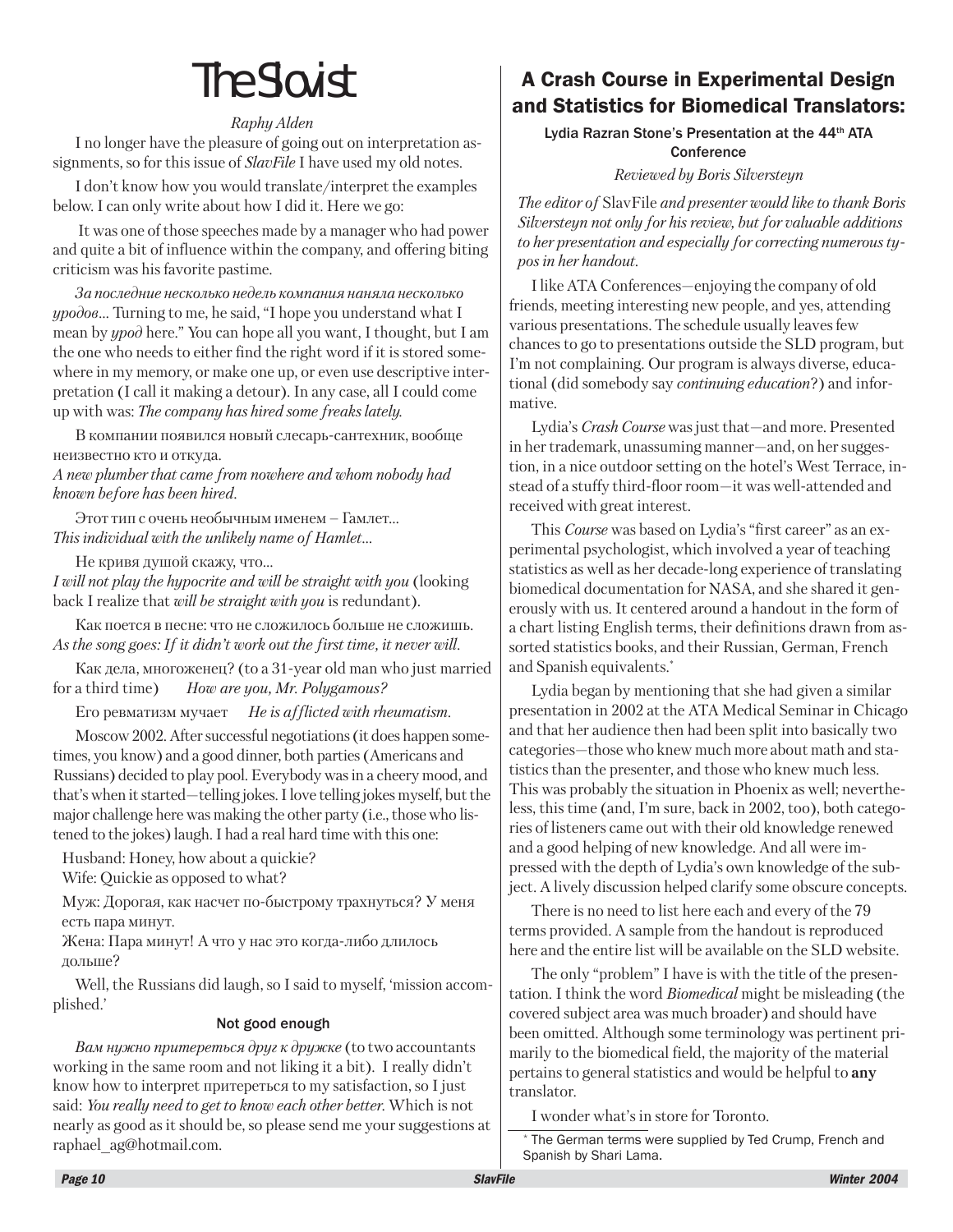| analysis of<br>variance, ANOVA<br>baseline level | A statistical test that can be used on between- and within-subject and<br>multifactor designs to test significance of differences obtained.<br>The initial measured level of some feature of the subjects before the | дисперсионный анализ,<br>метод Фишера  |
|--------------------------------------------------|----------------------------------------------------------------------------------------------------------------------------------------------------------------------------------------------------------------------|----------------------------------------|
|                                                  |                                                                                                                                                                                                                      |                                        |
|                                                  |                                                                                                                                                                                                                      |                                        |
|                                                  | experimental treatment                                                                                                                                                                                               | фон, исходный уровень                  |
| between group                                    | The amount of variance among all scores in an experiment                                                                                                                                                             | факторная дисперсия                    |
| variance                                         | accounted for by effects of the experimental manipulation.                                                                                                                                                           | (дисперсия между<br>группами)          |
| confounding                                      | A situation in which an un-manipulated independent variable varies                                                                                                                                                   | смешивание (факторов)                  |
|                                                  | systematically with the manipulated variable so that the effect of the                                                                                                                                               |                                        |
|                                                  | confounding and independent variable cannot be separated.                                                                                                                                                            |                                        |
| counterbalancing                                 | Systematically varying the order of conditions or treatments between                                                                                                                                                 | уравновешивание                        |
|                                                  | or within subjects so that sequence- or time-related effects are evenly                                                                                                                                              |                                        |
|                                                  | distributed among all conditions.                                                                                                                                                                                    |                                        |
| error bar                                        | A line drawn through a point representing an observed value on a<br>graph to indicate the confidence interval                                                                                                        | зона заблуждения                       |
| experimental                                     | Any of the different conditions of an experiment; or just the one                                                                                                                                                    |                                        |
| condition                                        | involving the manipulation of interest.                                                                                                                                                                              | вариант опыта,<br>комбинация условий   |
| experimental group,                              | Subjects that have undergone (or will undergo) the experimental                                                                                                                                                      |                                        |
| experimental                                     | treatment. Group applies to between-subject designs and treatment                                                                                                                                                    | основная группа,<br>подопытная группа, |
| treatment                                        | to within-subject designs.                                                                                                                                                                                           |                                        |
|                                                  |                                                                                                                                                                                                                      | экспериментальное<br>условие           |
| experimental                                     | What the experimenter does to the subjects the effect of which s/he is                                                                                                                                               | экспериментальное                      |
| treatment or                                     | trying to study.                                                                                                                                                                                                     | воздействие;                           |
| manipulation                                     |                                                                                                                                                                                                                      | комбинация условий                     |
| mean (don't use                                  | X (with horizontal line above it) a descriptive measure of central                                                                                                                                                   | среднее                                |
| average)                                         | tendency, sum of all scores divided by number of scores.                                                                                                                                                             |                                        |
| median                                           | A descriptive measure of central tendency; the middle score or 50 <sup>th</sup>                                                                                                                                      | медиана                                |
|                                                  | percentile.                                                                                                                                                                                                          |                                        |
| mode, modal value                                | A descriptive measure of central tendency; the most common score.                                                                                                                                                    | наиболее вероятное                     |
|                                                  |                                                                                                                                                                                                                      | значение                               |
| multifactor                                      | An experiment in which more than one independent variable is used.                                                                                                                                                   | комплексный                            |
| experiment                                       |                                                                                                                                                                                                                      | эксперимент                            |
| normal (human)                                   | In medical experiments, individuals who have not been diagnosed                                                                                                                                                      | практически здоровые                   |
| subjects                                         | with disease and have no obvious signs thereof.                                                                                                                                                                      | люди                                   |
| population                                       | The potential units for observation from which the sample to be                                                                                                                                                      | генеральная                            |
|                                                  | observed is drawn.                                                                                                                                                                                                   | СОВОКУПНОСТЬ                           |
| rejection region                                 | A set of values of the test statistic that are contradictory to the null                                                                                                                                             | Область неприятия                      |
| (acceptance region)                              | hypothesis and imply its rejection (the set of values that imply failure<br>to reject the null hypothesis)                                                                                                           | (приятия) гипостазы                    |
| reliability                                      | The consistency with which the same operations yield the same                                                                                                                                                        | надежность                             |
|                                                  | measurement.                                                                                                                                                                                                         |                                        |
| standard deviation                               | s, a descriptive measure of variability within a sample; the square                                                                                                                                                  | среднеквадратическое                   |
|                                                  | root of the variance.                                                                                                                                                                                                | отклонение                             |
| standard error of                                | σ, estimated standard deviation of means of a set of samples,                                                                                                                                                        | среднеквадратическая                   |
| the mean                                         | obtained by dividing the standard deviation by number in each                                                                                                                                                        | ошибка среднего                        |
|                                                  | sample                                                                                                                                                                                                               |                                        |
| statistical test                                 | A set of operations on statistics generated by an experiment                                                                                                                                                         | критерий                               |
|                                                  | designed to assess the significance of a stated hypothesis.                                                                                                                                                          | (статистический)                       |
| statistically reliable                           | Of a difference between two (+) statistics from two (+) different                                                                                                                                                    | значимый, достоверный                  |
| or significant                                   | samples, of a magnitude such that the probability that the samples                                                                                                                                                   |                                        |
|                                                  | were drawn from the same population is less than some                                                                                                                                                                |                                        |
|                                                  | predetermined level.                                                                                                                                                                                                 |                                        |
| there's a trend                                  | The results are not statistically significant but we are going to talk                                                                                                                                               | проявляет тенденцию                    |
| (in the results)                                 | about them as if they are.                                                                                                                                                                                           |                                        |
| trial or test                                    | A single "session" in an experiment in which a subject is exposed to a                                                                                                                                               | опыт; проба                            |
|                                                  | manipulation.                                                                                                                                                                                                        |                                        |
| t-test                                           | A test statistic used to test the difference between two means,                                                                                                                                                      | т-критерий (метод),                    |
|                                                  | especially if samples are small. It is not legitimate to use multiple t-                                                                                                                                             | критерий Стьюдента,                    |
|                                                  | tests to test the differences between means two by two in a                                                                                                                                                          | Стьюдентизация                         |
|                                                  | multifactor or multilevel experiment. Student is the test developer.                                                                                                                                                 |                                        |
| using ANOVA;                                     | From the names of the test developers Fisher and Student.                                                                                                                                                            | по Фишеру; по                          |
| using a t-test<br>validity                       |                                                                                                                                                                                                                      | Стьюденту                              |
|                                                  | Whether the operations performed measure what they are purported<br>to measure.                                                                                                                                      | валидность                             |
|                                                  |                                                                                                                                                                                                                      |                                        |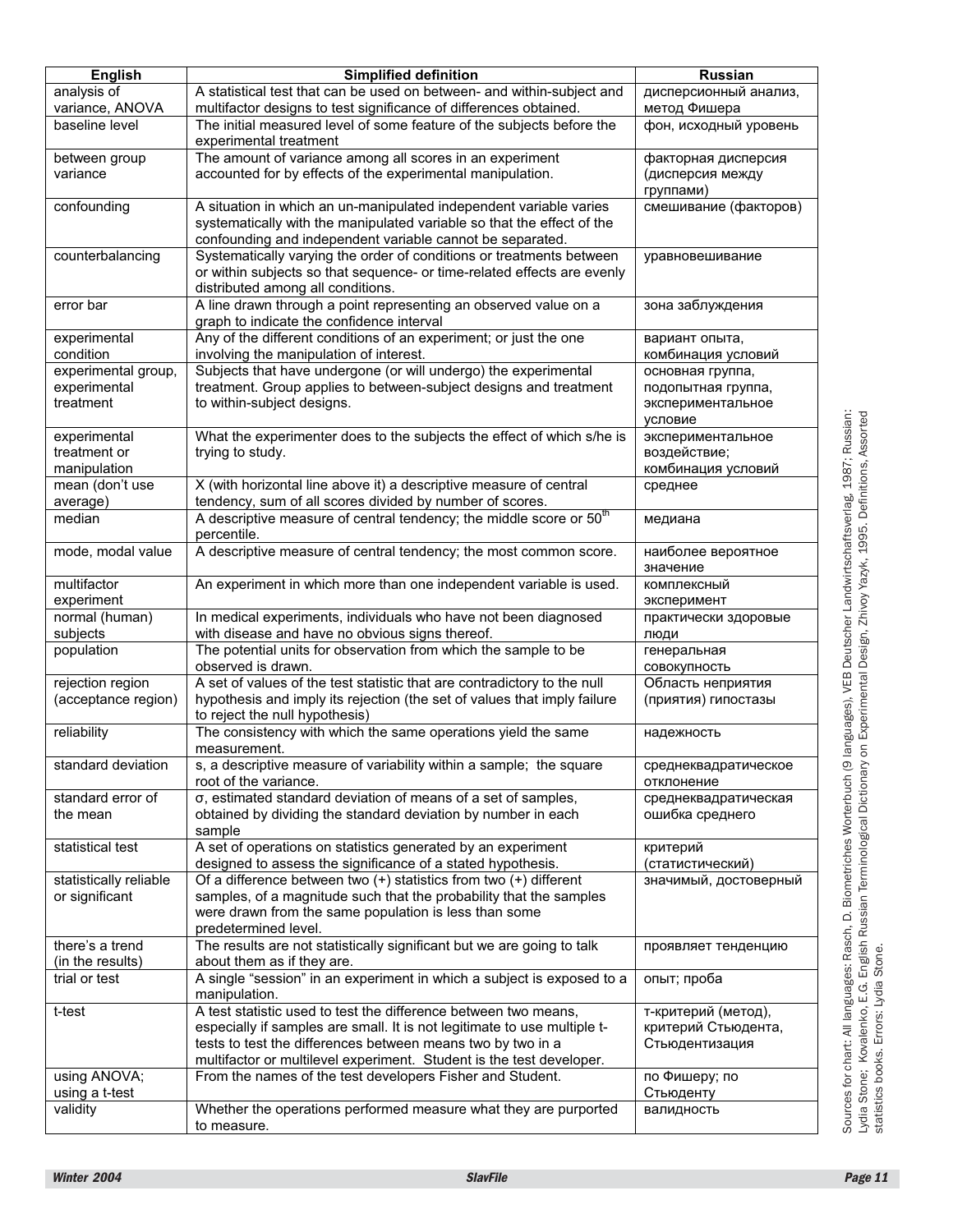## Slavic Language Division Post-Conference Forum

November 8, 2003

*by Christina Sever and Nora Favorov*

This year, for the first time, the SLD conducted a forum at the end of the annual ATA conference. The purpose of the forum was to critique SLD events at this year's conference and plan for the following year's conference in Toronto. Additionally, Alex Lane, the division's new administrator, used the forum to brainstorm solutions to problems that might arise for our membership in connection with ATA's upcoming continuing education requirements.

#### Planning for Toronto

Our 2003 SLD conference lineup was plagued by cancellations, one of which, through a breakdown in the chain of communication, was completely unknown to us, resulting in a roomful of people eagerly awaiting a presentation on *Thesaurus Techniques in Multilingual Terminological Project Support*, despite the fact that the presenter had already informed ATA that he would not be able to make it to the conference. Presenters of two other sessions were also forced to cancel (*Slavic Game Show* and *From the Ground Up: Translating and Editing Complex Structures in Russian Texts*). It was suggested that some one be in charge of keeping track of such cancellations and reacting to them in time to adjust the program. For instance, some existing presentations could have been given more time, and impromptu terminology forums could have been organized.

Those present were asked to suggest sessions for Toronto. The following possibilities were introduced:

- Terminology sessions in workshop, rather than lecture, format. Terms should be distributed to participants in advance;
- Panel on translation tools with audience participation;
- "Something fun" like an idiom session or game show. One proposal was for a cultural literacy game show, in which Russians devise questions for Americans and vice versa;
- Session on politically correct terminology in a Slavic language (or languages);

• Mistakes English speakers make in Russian and vice versa. Nora Favorov announced that she would use the SLD survey scheduled to go out to members this winter to help determine the interests of members. Nora mentioned that some divisions have program committees in charge of arranging for their divisions' conference presentations. Anyone interested in serving on such a committee was (and is) encouraged to approach Alex or Nora. It was also suggested that sessions could be recorded, either in audio or video format.

#### Continuing Education

Alex told those present that he had heard concerns from members about the new ATA requirements for continuing education credits to be accumulated in order to maintain certification (as of January 1, 2004 the new term for the ATA credential held by those who have passed what used to be called an accreditation exam). As stated on the ATA website:

Starting January 1, 2004, currently certified members will have to earn and keep track of continuing education credits, as determined by ATA, in order to maintain their certification credential. Certified members are given three years to accumulate 20 hours of credit, with a maximum of 10 hours in any given year. The first reporting of credits will occur in 2007, which means that you do not have to report anything until then.

All newly-certified members will have to complete one hour of ethics during the first period after certification. This requirement can be fulfilled by either attending a workshop at the annual conference or one that will be available online.

Alex pointed out that ATA is very open to whatever ideas divisions or individual members might have about establishing ways to meet the CE requirements. Not everyone lives near a university or can afford the time and expense involved in attending conferences, and we division members need to devise ways that allow our diverse membership to demonstrate that they are continually improving their qualifications in ways that are productive and not overly burdensome. The first step, Alex suggested, would be to form a Continuing Education Committee to look into the various possibilities and coordinate with ATA to ensure that whatever we come up with will meet their requirements. Please contact Alex if you would be willing to serve on such a committee. Initial suggestions included:

- Developing on-line courses. Members could obtain CE credit by either creating or completing on-line course modules. ATA would certainly help solve technical problems.
- Conducting a mid-year conference. Nora informed us that we would need at least 60 people to break even on such an event. It was felt that we should look into co-sponsoring a mid-year conference with another division and hold it at a university to keep costs down. There is also the possibility of opening up such a conference to non-ATA members. A sub-committee should be formed to investigate and/or pursue this possibility.

Members are encouraged to step forward and volunteer for one of the committees being formed: the Continuing Education Committee, the committee to explore the possibility of a midyear conference, and a conference program committee. Please contact Alex (words@galexi.com) or Nora (norafavorov@bellsouth.net) if you are willing to serve.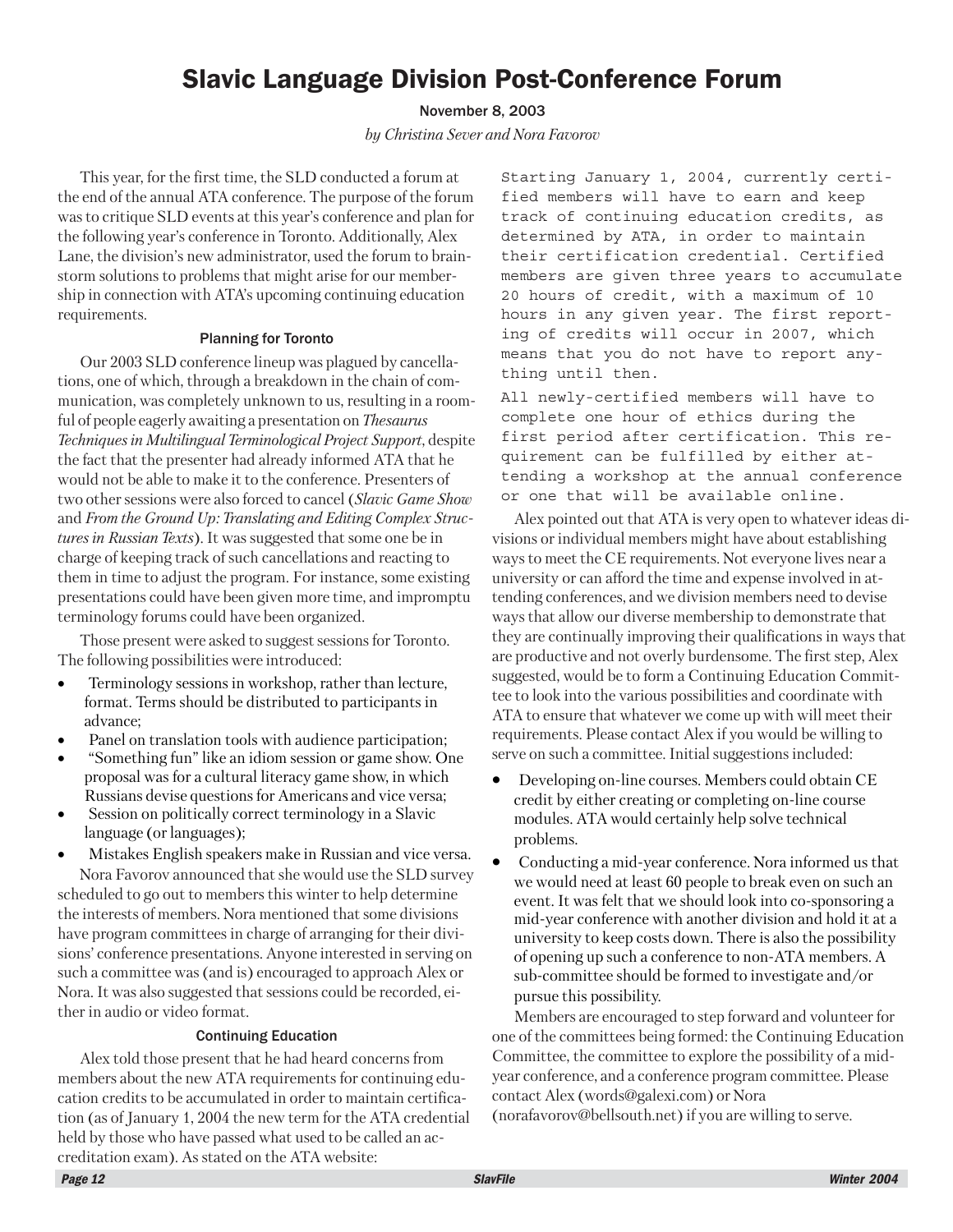## The Interpreter Interpreted/Psychoanalyzed

or

### Why Interpreting May Make You Crazy and What to Do about It

*Basic text of a talk given at the ATA Conference in Phoenix, AZ, 2003 by Laura Esther Wolfson*

*Editor's note: We are publishing the complete text of this talk presented at the last ATA conference under the aegis of the Interpreters Division, since it was scheduled opposite the SLD's Greiss lecture, preventing some of our members, who ordinarily would have flocked to it, from attending. A previous version of this talk was delivered to the New York Circle of Translators and its text published in their newsletter.*

I must tell you up front that I have nothing of pragmatic value to say to you today. I will not be talking about: how to become an interpreter; how to become a better interpreter; how much to charge for your work; how to run your business. And I will definitely not be talking about what reference works and translation tools you absolutely must have in order to be a sophisticated, cutting-edge, high-precision, technologically withit, international, localized, globalized, multilingual, nativespeaking, quality-controlled language services specialist.

Sorry, I have been looking at too many translation company websites lately.

No, my presentation today will be a bit like one of those animated documentaries on public television in which the viewer seems to be floating in a little boat upstream through someone's veins and arteries and learning about the functioning of various internal organs.

But, you will be glad to hear, minus the visual aids.

Today we are going to peer into the mind of the interpreter, and see how it is affected by the activity of interpreting. And it won't be pretty. In fact, the first part may seem a bit grim, but if you just hang in there, I will reward your persistence and loyalty with the requisite happy ending.

#### I. THE INTERPRETER AS DEPRESSIVE

Interpreting can result in its practitioners experiencing depression. Why?

One model of what the interpreter does is to create a sort of culvert in her mind, through which words and ideas pass, unimpeded, like industrial run-off, from one side of a road to the other, in this case the language barrier. An effect of this process is that the interpreter's mind and lips serve constantly as the temporary dwelling place for a stream of ideas and utterances which are, not infrequently, alien to her, but which, even if they are not alien, never hang around for long. The interpreter becomes a sort of intellectual boarding house or bus station. The traces of all of these utterances mingle in all sorts of strange ways and ultimately disappear. Interpreters have highly-developed short-term memory, but short-term memory is just another name for long-term oblivion. Thus, the interpreter has as her constant traveling companions a sense of alienation and transience.

Christine Brooke-Rose, an experimental writer, herself raised in a trilingual diplomatic family in Geneva, said in an interview about her post-modernist novel entitled *Between*, about a simultaneous interpreter: "...it's all the language, the lunatic empty speech-making of all the different congresses, political, sociological, literary and so on and of course, the actual languages, all jostled together…"

So, among the interpreter's primary challenges as a human being, she must

1) maintain her sense of identity and

2) not give in to a cynical attitude (though it may be supported by her reality) that all is fleeting, and that many statements are not backed by actions.

Among the utterances the interpreter is regularly called upon to convey are promises and commitments, frequently when the two parties to the discussion are economically or politically unequal and the more powerful partner is promising some sort of aid. Different interpreters may be hired to work the later meeting where the promises are or are not kept. When you interpret promises over and over and are not present to see them made good upon, it is easy to assume that most promises are broken.

And perhaps that is true, but one shouldn't make the assumption unless one is sure.

#### II. ALIENATION

The interpreter may experience a sense of separateness from others (in part because she is in a different field from those she is interpreting for) and also because she does not belong completely to either side of the language barrier (and is thus mistrusted by both sides). Furthermore, it is common for interpreters to determine their own worth by the rank of the people they work for and how much they travel for their work, rather than through a sense of their own value. This may cause alienation from self.

It is common for interpreters to be caught in webs of cultural misunderstandings, with each side looking to them expectantly to justify its own position and explain that of the other side—another source of alienation.

#### III. STRESS

Interpreting triggers stress in all sorts of ways unimaginable to people who have never sat in the interpreter's booth. There is the risk of making a crucial error, obviously, but also:

a. that of being corrected for a mistake you haven't made by someone less knowledgeable about the language – this could be a matter of a mere false cognate – and then the interpreter is torn between defending her rendition vs. letting it pass (especially if the person doing the correcting is of high rank);

*Continued from page 14*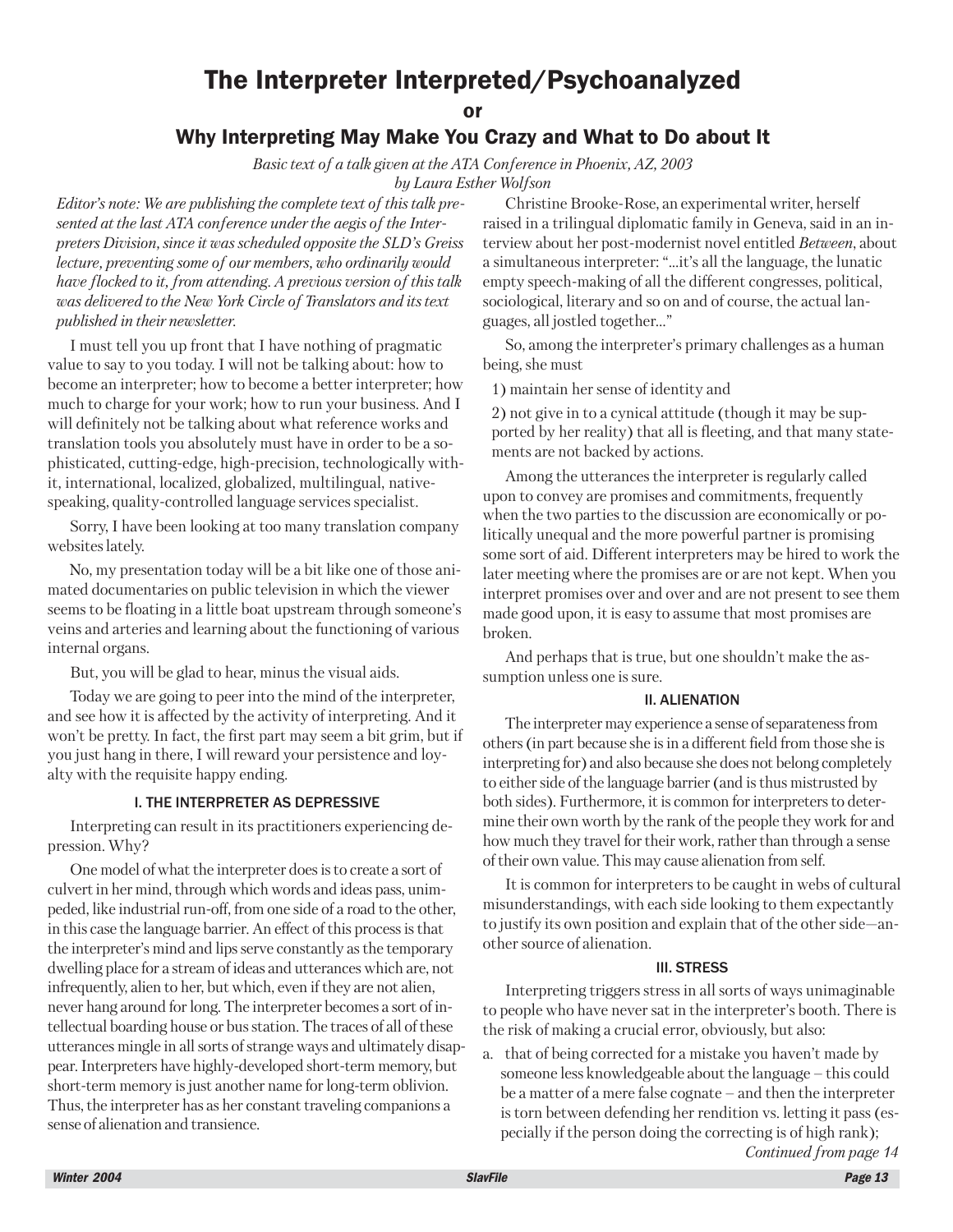#### The Interpreter Interpreted *Continued from page 13*

- b. trying to interpret while being interrupted;
- c. the difficulty of concentrating during cross-talk;
- d. that terrible, oncoming train feeling that comes when someone says something you cannot understand (and it happens to everyone…) – sometimes this even happens when the speaker is speaking your native language!
- e. the *delightful* experience of interpreting to an audience containing many bilinguals and feeling that your every word is being second-guessed by at least a dozen people…;
- f. speakers who are culturally insensitive or insult their audience (especially stressful if the speaker and you have the same native language, for that makes you feel somehow more responsible for his offensive statements);
- g. speakers who say things like: "I have 3 things to say, they are both very important, and here it is…" What do you do with a sentence like THAT?

All of the abovementioned can lead to the following state (taken from a previously unpublished essay of my own):

"Interpreting assignments can be marked by arid, painful stretches, which sometimes last for hours, or perhaps they merely seem to, when interpreting resembles a form of utterly gratuitous torment. Torment, because at these times, the act of interpreting feels like a blade slicing deeply into the spongy but resistant matter of the brain – the act of interpreting is like a machine whose functioning has gone terribly awry with no one nearby to fix it or throw the 'off' switch, and cogs are grinding, grinding against each other until the friction is almost unbearable and finally, gaskets begin to blow, blackened bits of springs pop out and clatter on the floor and a sulphurous, dry burning smell fills the air.

"It goes without saying that in no way does the *quality* of the interpreter's work suffer during these hellish periods and that she gives no outward sign of what is happening. The listeners are as oblivious to the interpreter's agonies as the ancient Romans were when, as was their wont, they would celebrate military victories by dining at groaning boards placed, along with the benches on which the celebrants sat, on the bodies of prisoners of war who were, as the evening's festivities unfolded, slowly crushed to death under the dreadful weight of feast, feasters and furniture. The victors ignored or did not notice their victims' screams. The interpreter cannot scream."

Yes, it is true: sometimes interpreting reaches such a pitch of difficulty that the interpreter, without noticing how or when, begins looking upon the speaker as a kind of sadist, forgetting that the reasons he or she is devising opaque circumlocutions at top speed have absolutely nothing to do with increasing the interpreter's suffering.

So, what is the answer? Hint: it is not talk therapy and it is not pharmaceuticals. In fact, it does not cost any money at all.

1. Maintain your mind richly stocked with knowledge and thought and different registers of language – current events, great literature, slang, stirring oratory, human contact – so that the act of interpreting does not leave you feeling depleted and worthless.

- 2. Have a broad network of professional contacts, where, ideally, the line between a colleague and a friend is a blurry one;
- 3. Never lose sight of the **Three Important Interpreting Life Lessons**:
- a. Interpreters have contact with people all up and down the social ladder: treat them ALL the same, simply and with respect. High-ranking people are weary of sycophants and fawning, and will value your simplicity; the humble, accustomed to being ignored and patronized, will value your respect;
- b. Interpret the feeling, not just the words;
- c. Even diplomats and heads of state do not always know which fork to use, so do not castigate yourself for not knowing, either.
- 4. Ask the client for the working conditions you need:

Reasonable hours;

An interpreting partner to share the workload;

Preparation materials;

Decent acoustics;

A speaker who does not go unreasonably fast;

Acceptable pay.

Some of these conditions should be requested before the job; others may be requested (politely!) while the job is going on when it becomes apparent that they are not being met.

In determining, requesting and receiving the conditions needed to do a good job, the interpreter becomes, instead of the suffering creature described above, laboring on in silence and pain, someone for whom the act of interpreting is often sheer pleasure, that state psychologists know as "flow." At these times, the interpreter is completely focused on her task, at one with it. As the poet William Butler Yeats wrote, "Who can tell the dancer from the dance?"

During these periods of flow, the interpreter is oblivious to time's passage. A characteristic of this state of flow is that when in it, the interpreter is startled somewhat whenever she feels that tap on her shoulder or other non-verbal sign from her colleague indicating that thirty minutes have elapsed and the moment is again at hand when she must relinquish the microphone and take a break. She is thinking, where did the time go? Who needs relief when work is going this well?

Like dolphins performing at Sea World, *le mot juste* rises up over and over and breaks through the surface of the unconscious mind, curves in a graceful arc, in proper sequence, at just the necessary speed, through whatever invisible medium it is (does it have a name?) that fills the space intervening between unconscious mind and speech organs. In a word, all is going swimmingly.

Conclusion: in spite of my vivid description of interpretation's difficulties, the occupation's pleasures are greater than its pain, otherwise we wouldn't do it.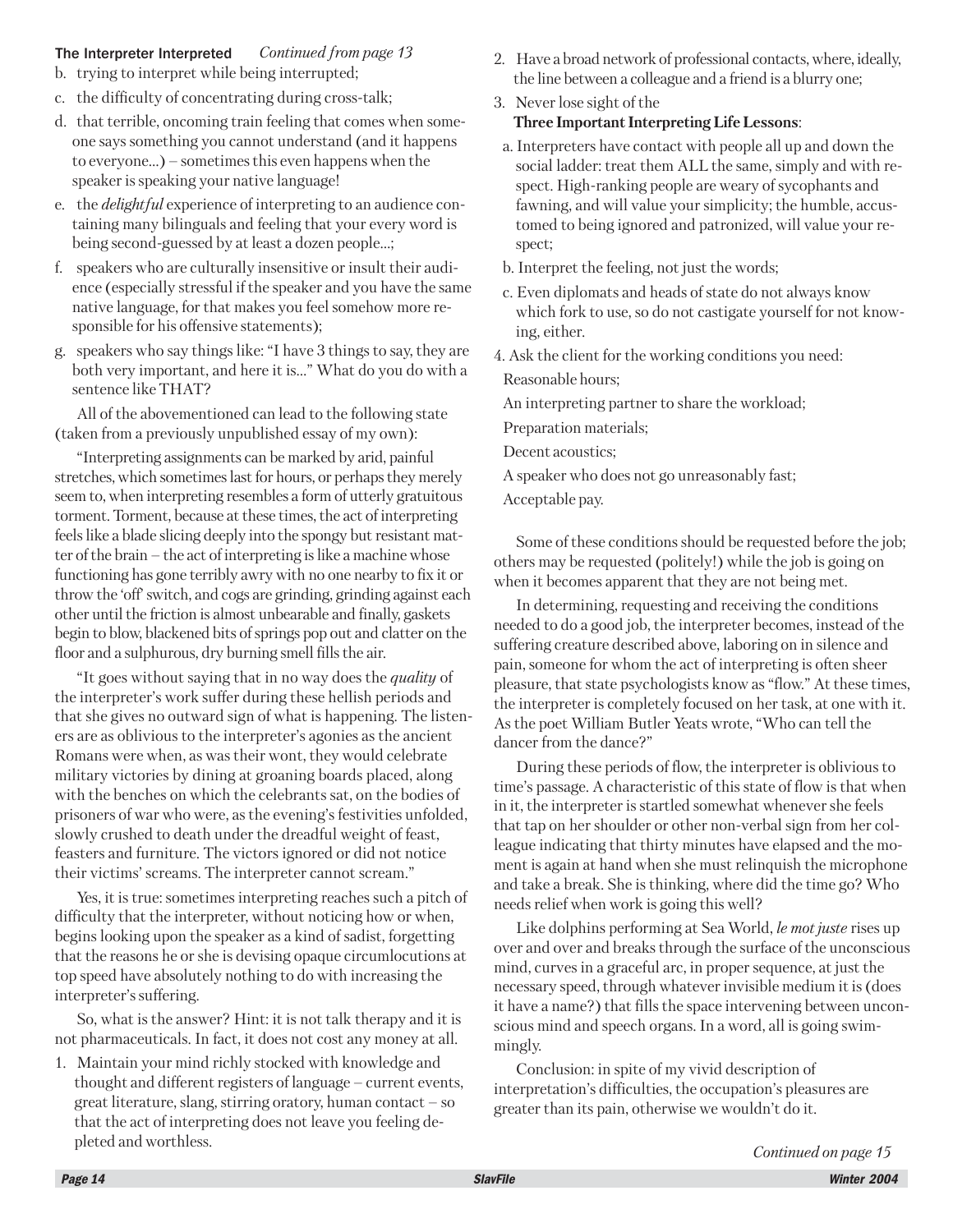#### *Continued from page 1* William P. Keasbey

I like to think that our lives have a purpose, and that much of it, however far beyond our knowing it may lie, consists in the influence we have on others, whether through lifelong relationships or brief, seemingly chance crossings of paths. Through his volunteer work, I am sure that Bill has touched the lives of most of the readers of these lines, whether they knew him or not. But even more than his service to our organizations, so many of us were touched by his personal presence. He was a man of character and good humor. I suspect that his efforts on behalf of ATA and NCATA were largely motivated by Bill's obvious enjoyment of people. Bill seemed unusually comfortable with himself, and this tended to put everyone he met at ease. Everything he did, he did with enthusiasm, and his greatest enthusiasm seemed to be for people.

Ann Macfarlane says, "I learned my trade as a grader under his tutelage, and no one could have asked for a better teacher. Bill brought knowledge, detachment, humor and insight to the task. Our discussion at Austin in 1994 stands out particularly in mу mind—кинематика had been translated as 'cinematics.' Bill was both convulsed at the idea of Hollywood intruding into a discussion of the physics of motion, and compassionate toward the hapless candidate who had made the error. Another passage used рубить in a metaphorical sense. I had gone with the broad metaphor and proposed an unacceptable 'crush' as the English translation—the literal meaning has remained with me always after seeing Bill swing away with his imaginary axe."

Emilia Balke told me that she was seated at the same table with Bill during the SLD dinner at an ATA conference. "I mentioned that I was going to Washington in a few months. Bill gave me his card and told me to call him when I went. The following year in January or February I went to Washington, DC for business. He helped me find a hotel, came and picked me up at the airport and took me to the hotel. Then he, his wife and I had dinner at a Russian restaurant. We spent a very enjoyable evening together. They talked a lot about their travel and their time in Russia."

My first encounter with Bill Keasbey was entirely anonymous. When I took the practice test for the accreditation exam in 1996, it was returned to me with some very encouraging comments, which gave me a good bit of confidence when I went to take the exam itself. As it turned out, I needed that confidence, since I found the exam considerably more challenging than the practice test had been.

Later, when I became a grader myself, I had the pleasure of working with Bill. After working as a grader for some time, I asked Terry Hanlen, ATA's Accreditation Manager, why I never received any practice tests. "Bill grades all the practice tests," I was told. It was only then that I knew who had given the encouragement that was so important to me at a decisive point in my life. I never mentioned this to Bill, and, if he even remembered the kind words he had written, he could not have known to whom they were addressed, since the exams and practice tests are not identified to the graders by name. It was simply Bill's nature to be helpful in any way possible to everyone he encountered.

Since his death, I have talked to many people about Bill. They all share a great respect and fondness for him, and almost everyone mentioned how well he danced. In fact, he had enjoyed folk dancing since his college years. Bill and Doramay participated in a Finnish folk dancing performance group during their years in Helsinki and in other folk dancing groups when they returned to this country. Bill seemed to live as gracefully as he danced.

He is survived by his wife of 46 years, Doramay Keasbey, two children and six grandchildren and many, many friends and admirers

Anyone wishing to make a contribution in Bill's name may do so to the Sierra Club.

Special thanks to Mrs. Doramay Keasbey for providing so much of the information given here about Bill's life.

#### The Interpreter Interpreted *Continued from page 14*

The interpreter is like a character in a fairy tale by the author of the *Wizard of Oz*. This character, Princess Langwidere, has a collection of 30 different heads, all beautiful, all different, some pale, some dark, some olive-skinned, some freckled with red hair, some snub-nosed, some hawk-nosed, with different personalities, and each morning, she decides which head she will don that day, fulfilling a universal dream of leaving self behind (different from losing the self), living different lives in different settings.

Here is a snippet of dialogue between two other characters about this princess, which could apply almost equally to interpreters:

"I cannot say what she looks like," says one character, "though I have seen her twenty times. For she is a different person every time I see her."

"That is strange," said Dorothy. "Do you mean to say that so many different princesses are one and the same person?"

"Not exactly," came the reply. "There is, of course, but one princess, but she appears to us in many forms, all of which are more or less beautiful."

"She must be a witch," exclaimed the girl.

"I do not think so," said the other. "But there is some mystery connected with her, nevertheless."

Like the princess, interpreters wake up every day and say, "Who am I going to be today?" Not, which hat am I going to wear, but which head am I going to wear? That of diplomat, businessman, judge, criminal? This is, I think, something people in other professions may envy.

But the trick, of course, is to change roles and settings in a way that is productive and pleasurable: to change heads…without losing your mind.